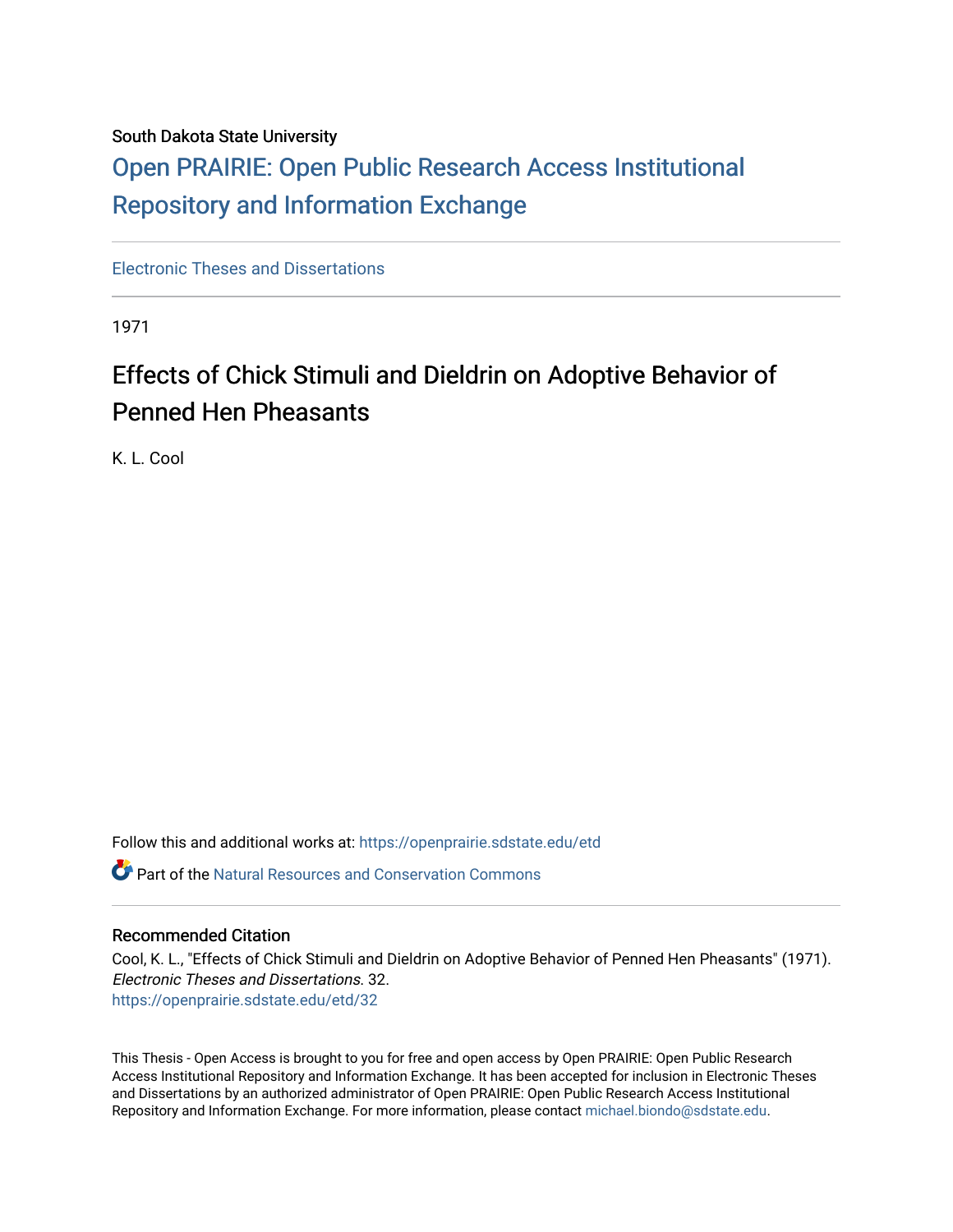# EFFECTS OF CHICK STIMULI AND DIELDRIN ON ADOPTIVE BEHAVIOR

 $Z_{\rm eff}$  .

**Contractor** 

OF PENNED HEN PHEASANTS

BY

K. L. COOL

A thesis submitted in partial fulfillment of the requirements for the degree Master of Science, Major in Wildlife Biology, South Dakota State University

1971

 $\hat{\mathcal{A}}$ 

j.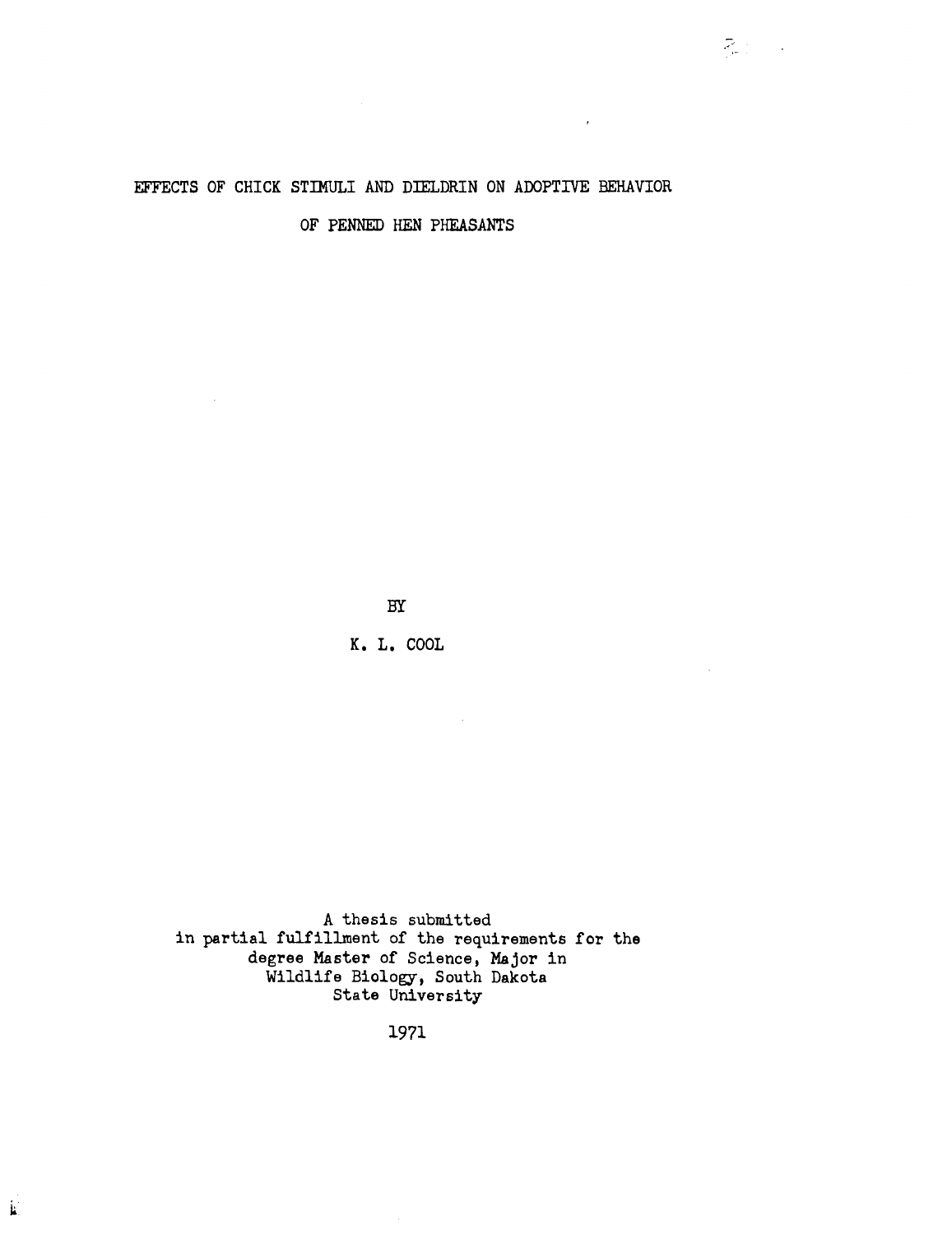# EFFECTS OF CHICK STIMULI AND DIELDRIN ON ADOPTIVE BEHAVIOR

OF PENNED HEN PHEASANTS

This thesis is approved as a creditable and independent investigation by a candidate for the degree, Master of Science, and is acceptable as meeting the thesis requirements for this degree, but without implying that the conclusions reached by the candidate are necessarily the conclusions of the major department.

/Thesis Advisor Date

Head, Wildlife/and Fisheries Date Sciences Department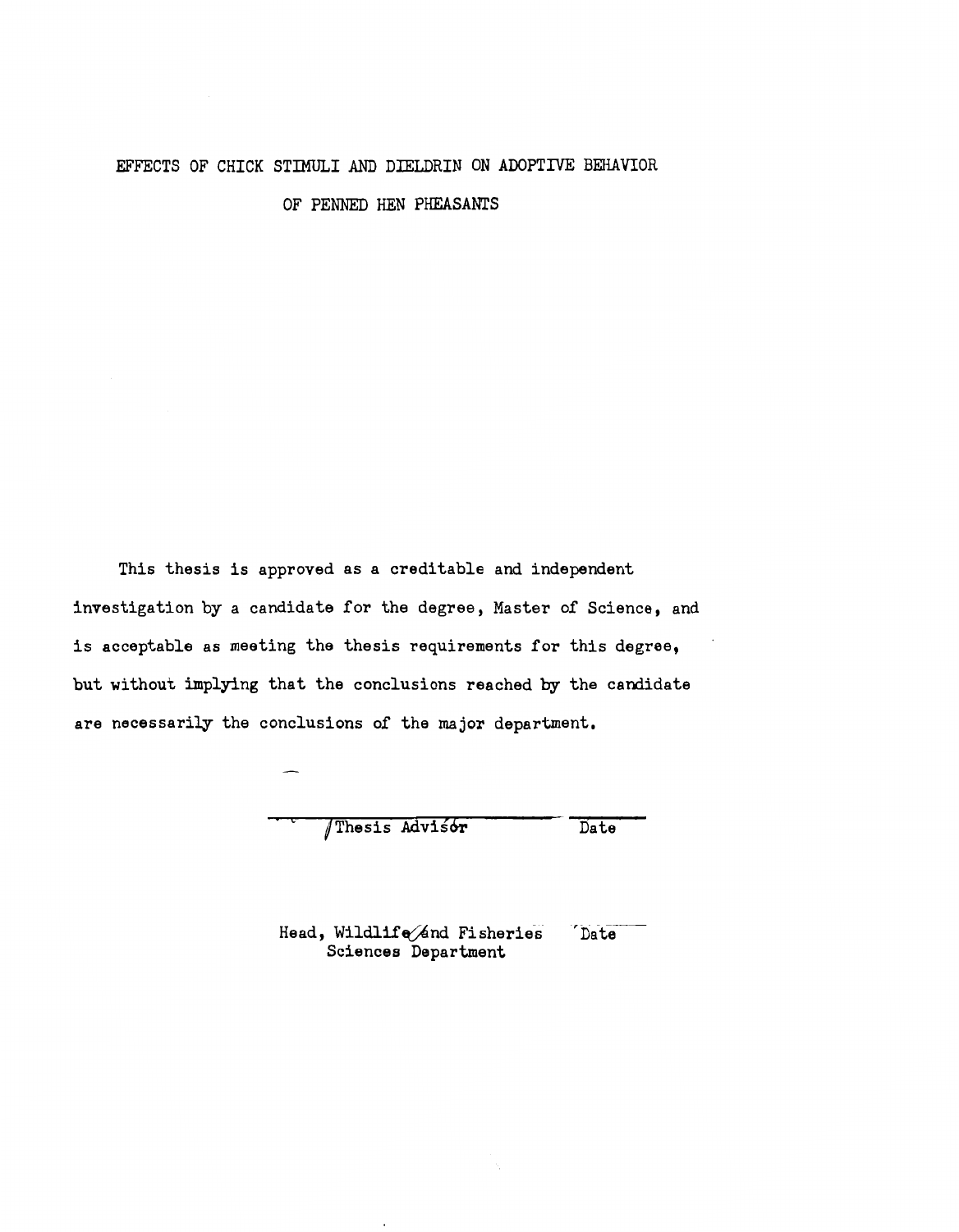# EFFECTS OF CHICK STIMULI AND DIELDRIN ON ADOPTIVE BEHAVIOR

OF PENNED HEN PHEASANTS

Abstract

K. L. Cool

Studies to determine the effect of chick stimuli and dieldrin on adoptive behavior of penned hen pheasants were conducted in 1969 and 1970. Results indicated that whether caged hens saw or heard chicks had no effect on adoption or killing of chicks. Hens receiving sound stimuli and sight-and-sound stimuli from chicks responded similarly to hens receiving no stimuli. Sublethal doses of dieldrin also had no effect on chick adoption under the conditions of this study.

Results demonstrated that non-incubating pheasant hens will adopt and brood orphan chicks. During the 2 years of the study, respectively, 37 and 49 percent of the hens tested for adoptive behavior adopted and brooded chicks, 38 and 26 percent intentionally killed chicks, 6 and 14 percent both adopted and killed chicks, and 18 and 11 percent neither adopted nor killed orphan chicks.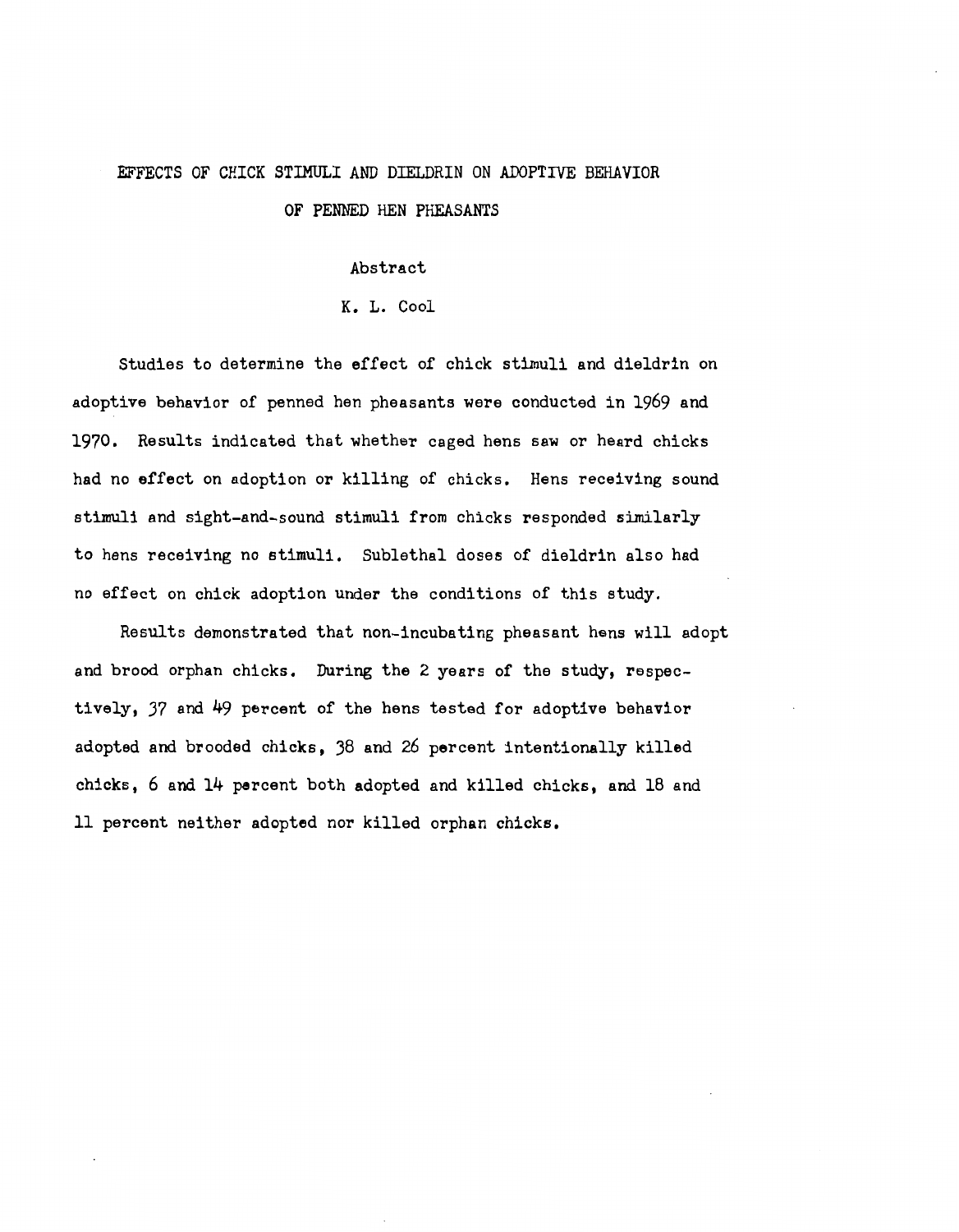#### .ACKNCMLEOOEMENTS

I express sincere appreciation to my graduate advisor Dr. Donald R. Progulske for assistance in the preparation of this manuscript.

Sincere appreciation is also extended to Dr. Raymond L. Linder and Dr. Kieth E. Severson for their aid in the initiation of this study, and their direction and assistance throughout the study, and to Dr. Linder for his assistance in the preparation of this manuscript.

I wish to thank Mr. Robert B. Dahlgren for suggestions during the study, and helpful criticism of the manuscript. I also wish to thank Mr. James K. Lewis and Mr. John M. Gates for their review of the manuscript, and Dr. W. Lee Tucker, Experiment Station Statistician, for providing statistical help.

I extend special thanks to James L. Gebhart and Carl Ost for their assistance throughout the study, to Theron E. Schenck II for photographs used in the manuscript, and to all graduate students who gave aid and suggestions.

Most of all I wish to thank my wife, Vicki, for encouragement given throughout the study.

Financial support was provided by South Dakota Agricultural Experiment Station Project S-4)8.

KLC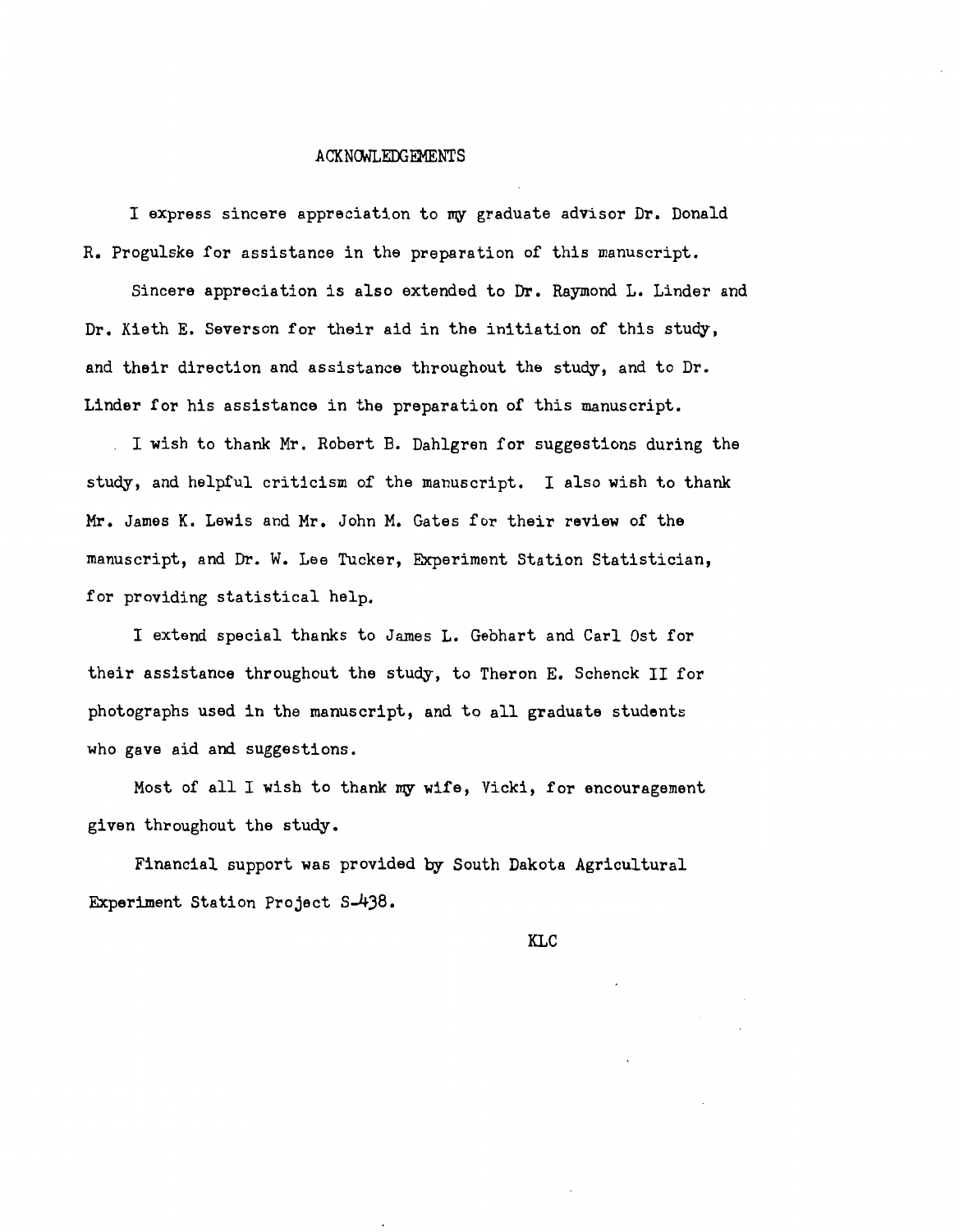# TABLE OF CONTENTS

| Page                                                                     |  |
|--------------------------------------------------------------------------|--|
|                                                                          |  |
|                                                                          |  |
|                                                                          |  |
| Behavior of Hens with Chicks 10                                          |  |
| 1. Observations on adoption behavior of hens 10                          |  |
| Hens adopting chicks 14<br>2.                                            |  |
| 3.<br>Hens killing chicks $\ldots \ldots \ldots \ldots \ldots \ldots$ 15 |  |
| 4.<br>Hens adopting and killing chicks $\ldots$ 16                       |  |
| Hens neither adopting nor killing chicks $\ldots$ ,  . 16<br>5.          |  |
|                                                                          |  |
| Effects of Chick Stimuli 17                                              |  |
|                                                                          |  |
|                                                                          |  |

 $\sim 10^{-11}$ 

i.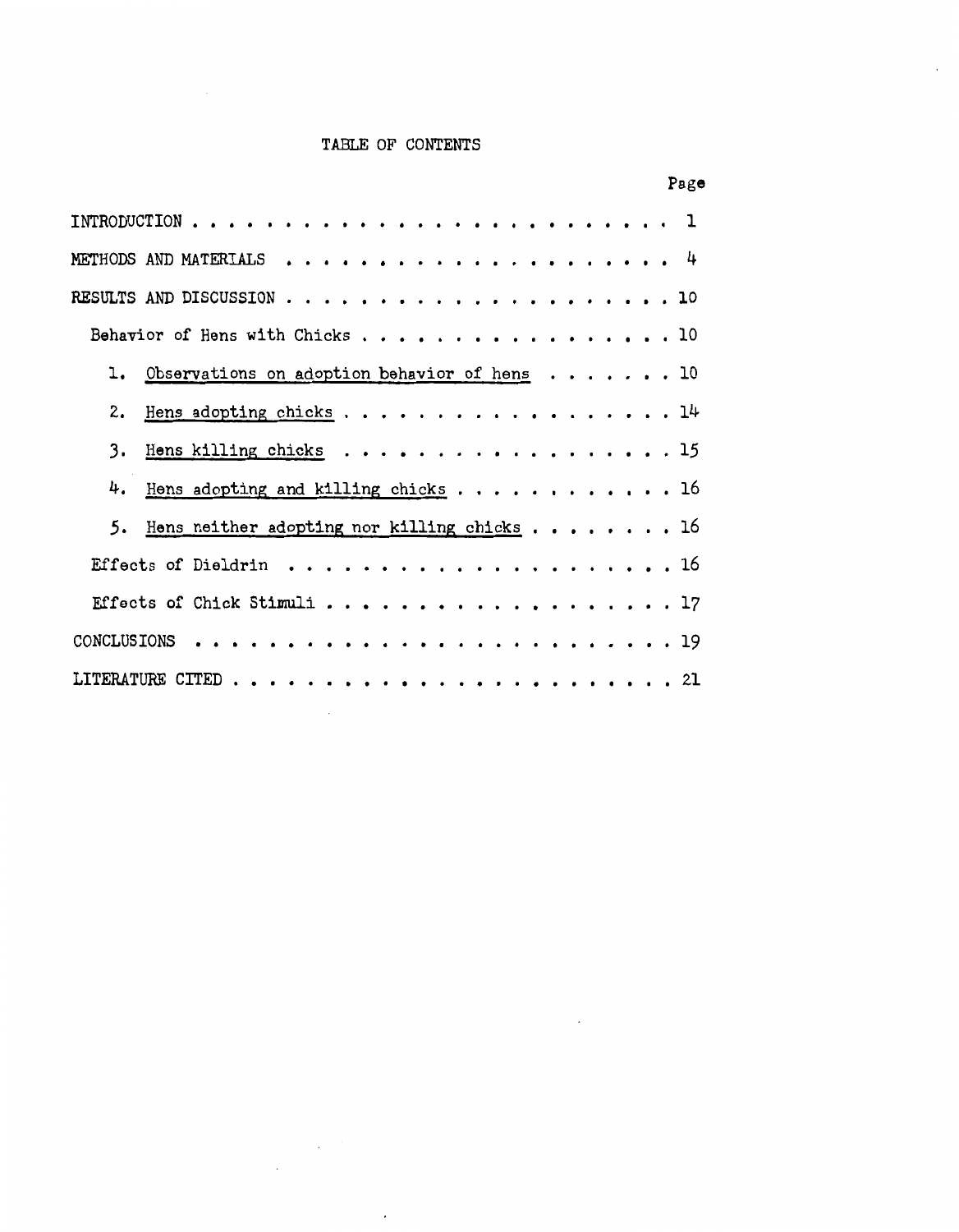# LIST OF TABLES

| Table |  |  |                                                   |  |  |  |  | Page |
|-------|--|--|---------------------------------------------------|--|--|--|--|------|
|       |  |  | 1. Results of chick adoption experiments, 1969 11 |  |  |  |  |      |
| 2.    |  |  | Results of chick adoption experiments, $1970$ 13  |  |  |  |  |      |

 $\sim$   $\sim$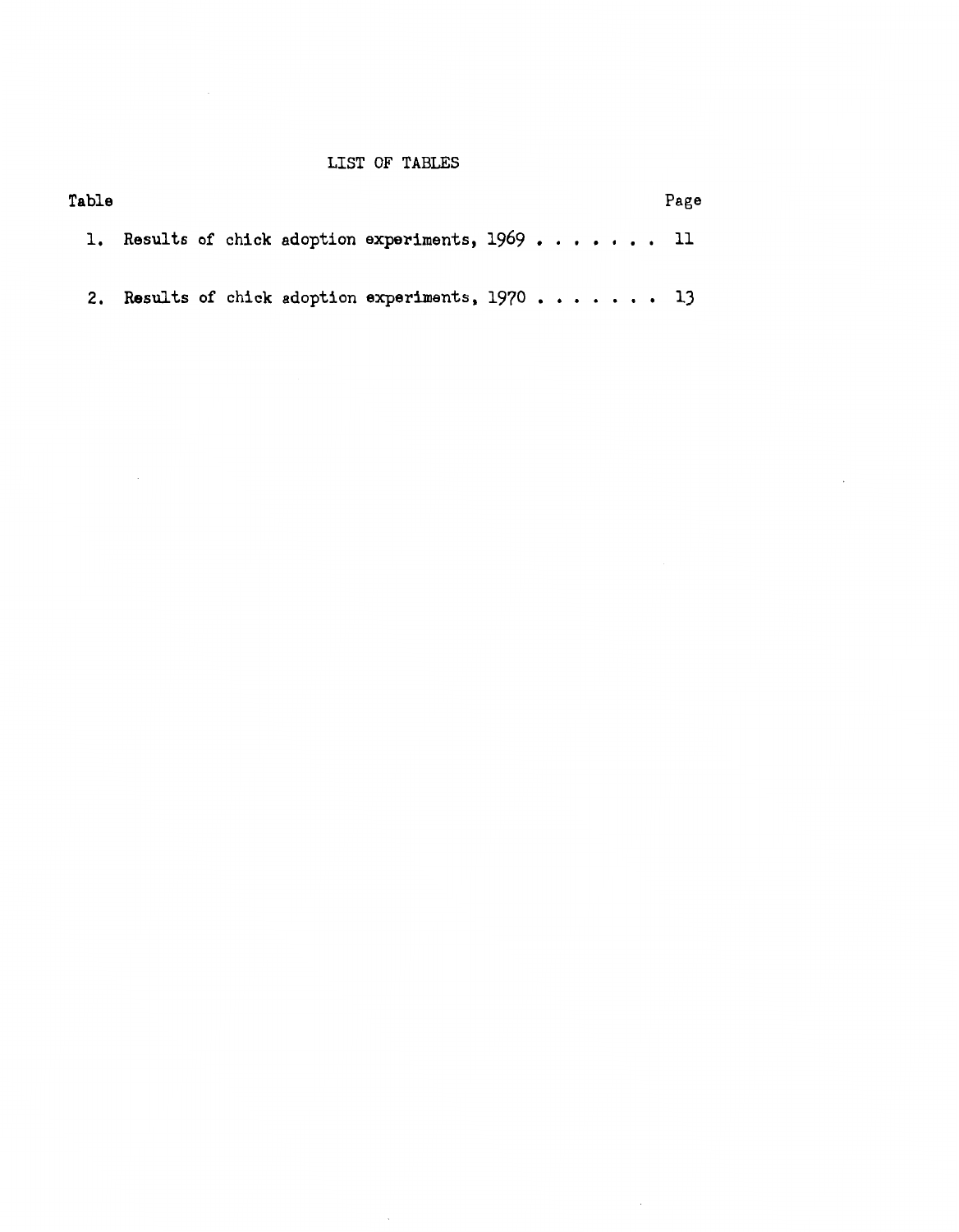# LIST OF FIGURES

| Figure |                                                                                                       | Page |
|--------|-------------------------------------------------------------------------------------------------------|------|
|        | 1. Individual hen cages and method of administering                                                   |      |
|        | 2. Arrangement used to provide sight and sound stimuli<br>from chicks prior to adoption experiments 6 |      |
|        | 3. Hens were observed during adoption experiments with a<br>red-lens flashlight 9                     |      |
|        | Many hens accepted and brooded introduced chicks 9                                                    |      |

 $\ddot{\phantom{a}}$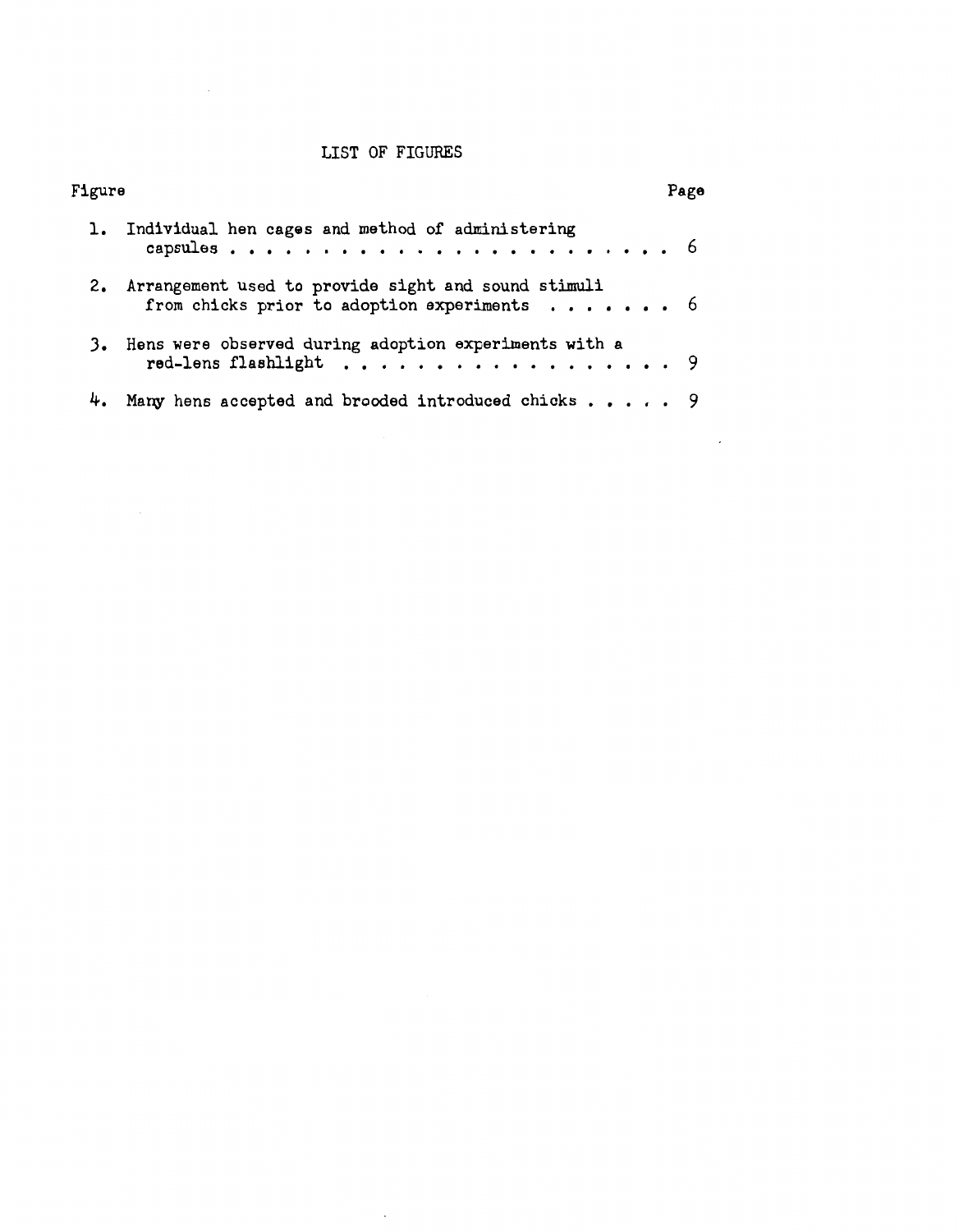#### INTRODUCTION

A field study by Linder and Agee (1965) demonstrated that stimuli provided by pheasant chicks (Phasianus colchicus) induced nesting pheasant hens to abandon their clutches. As a result of this study, it was theorized that in areas of high pheasant density the total number of young produced may be limited by the number of unattached chicks which come in contact with nesting hens.

Other studies have investigated parental behavior in the form of broodiness or chick adoption. Goodale (1916) induced broody behavior in capons by introduction of chicks, and Burrows and Byerly (1938) were able to induce broodiness in domestic hens by placing them singly in cages with chicks. Ramsay (1953) stated that visual and auditory stimuli alone may trigger broodiness in fowl. He also induced broodiness in 14 bantam hens by introducing small chicks. Stanford (1952) studied chick adoption in bobwhite quail for the purpose of propagation and release of adult quail with adopted broods. Most studies of parental behavior in pheasants have involved administration of hormones, especially prolactin, in an attempt to induce broodiness. Breitenbach and Meyer (1959) studied pituitary prolactin levels at different stages of the reproductive cycle, and Crispens (1956) and Nelson (1963) gave injections of prolactin in an attempt to induce broodiness in hen pheasants for the purpose of propagation and subsequent release of hens and adopted broods.

Many studies have been conducted to evaluate the effects of agrichemicals on wildlife, including the effects of chlorinated hydrocarbon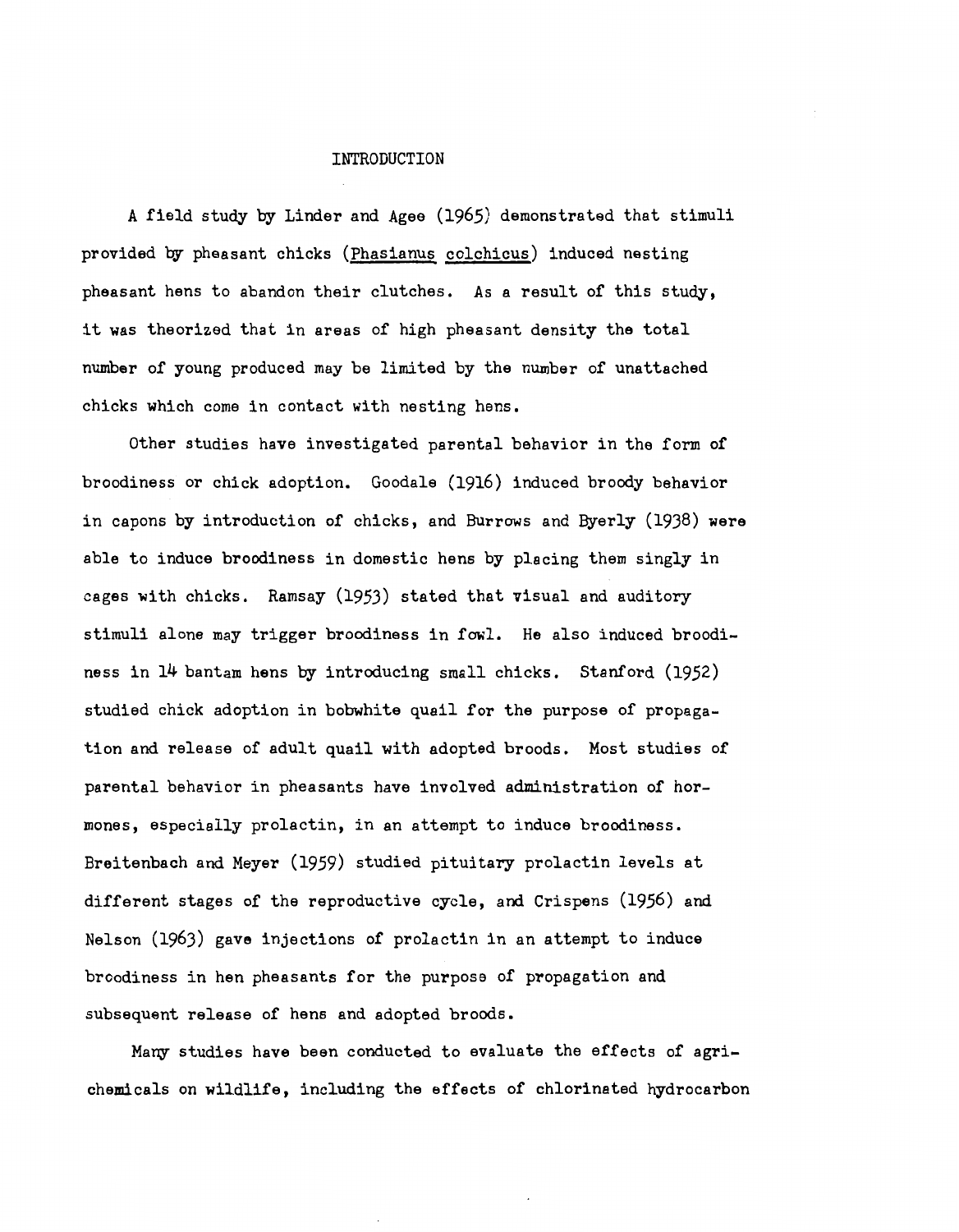insecticides on pheasants. Studies of insecticide influence on growth, survival, and reproductive physiology by Atkins and Linder (1967), Azevedo et al. (1965), Baxter et al. (1969), DeWitt (1956), Genelly and Rudd (1956), and Lamb et al. (1967) are but a few of those completed.

Few studies have dealt with effects of chlorinated hydrocarbons on animal behavior. Van Gelder et al. (1969) found that dieldrin exposure caused a gradual decrease in the ability of sheep to perform a vigilance task. James and Davis (1965) reported that sublethal amounts of DDT affected the discrimination ability of the bobwhite, and McEwen and Brown (1966) reported aberrant territorial breeding behavior among sharp-tailed grouse given single oral doses of dieldrin and malathion. Studies have also shown that insecticides may alter the behavior of the ring-necked pheasant. Baxter et al. (1969), evaluating chick behavior on the visual cliff, observed that response varied depending on whether parents had been dosed with dieldrin. Dahlgren (1970) found that behavior of pheasant chicks on the visual cliff was affected by polychlorinated biphenyls given the parents, and Dahlgren et al. (1970) showed that dieldrin affected the susceptibility to hand capture of penned pheasants. I know of no studies concerning effects of an insecticide on broodiness or chick adoption in birds.

Objectives of this study were:  $(1)$  to evaluate the effect of stimuli provided by pheasant chicks on the adoptive behavior of penned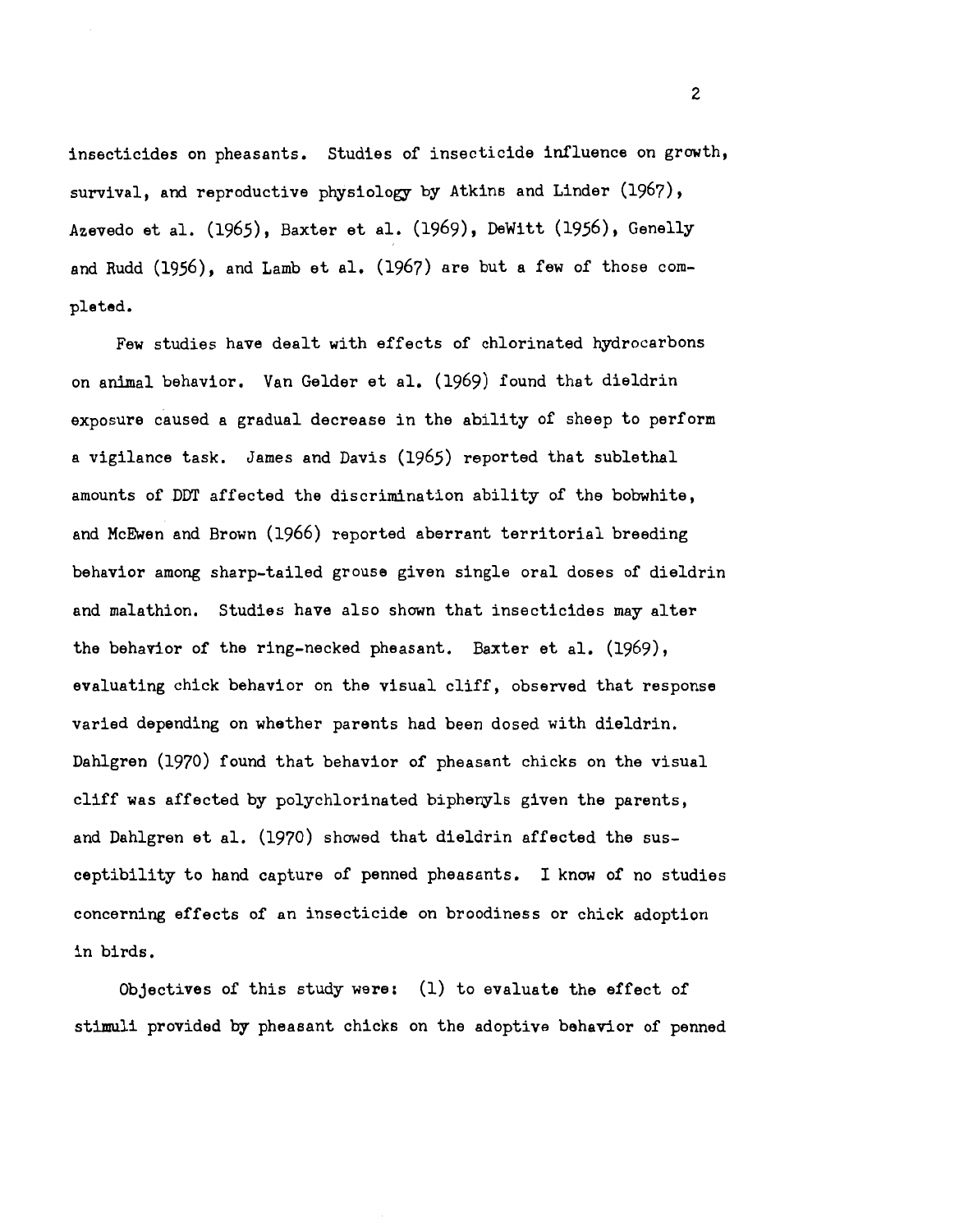hen pheasants, and (2) to evaluate the effect of dieldrin on the adoptive behavior of penned hen pheasants.

 $_{\star}$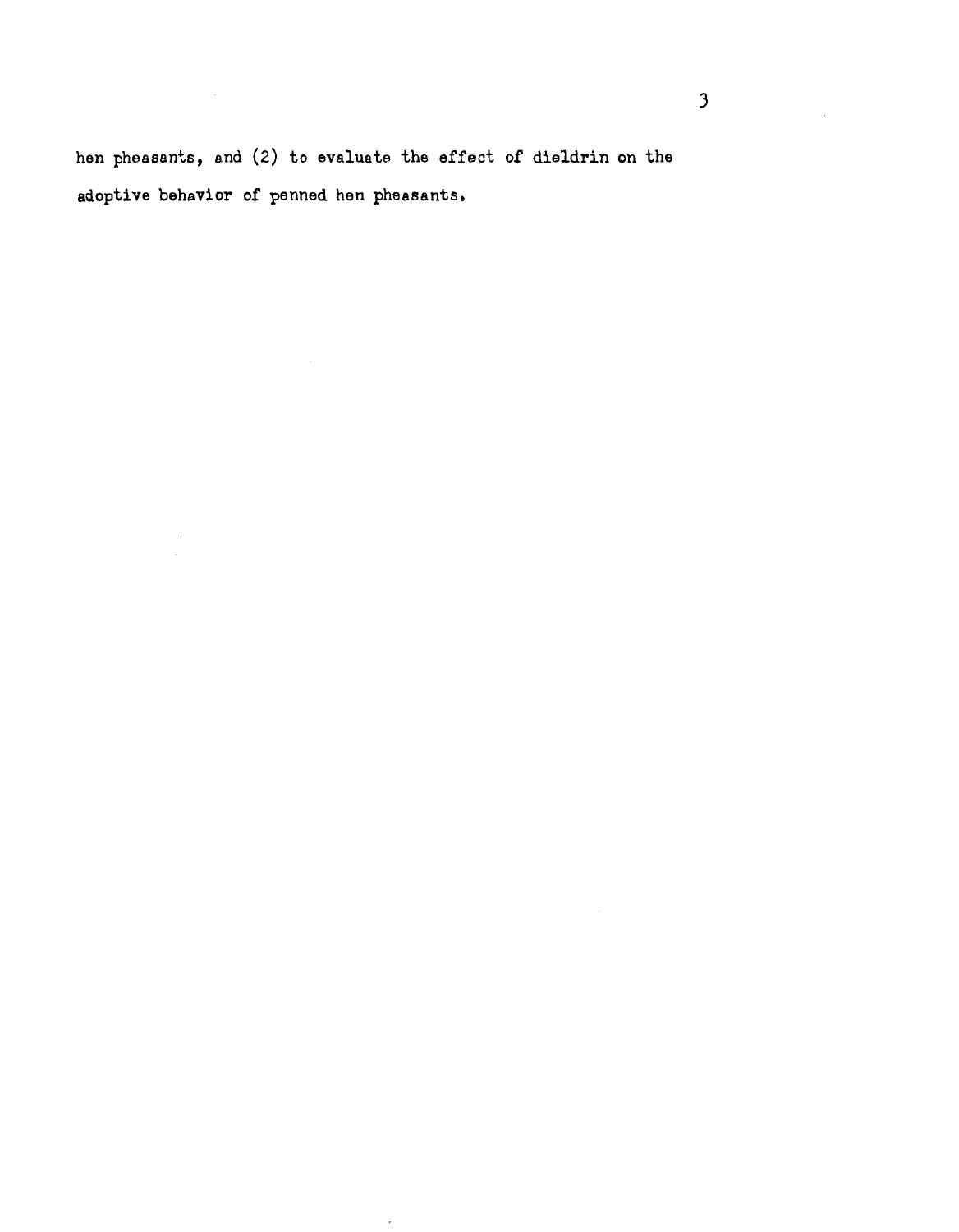#### METHODS AND MATERIALS

Yearling hen pheasants were purchased from Wild Wings of Oneka, Hugo, Minnesota. Since all of these birds were about to enter the first reproductive season, chick-adoption behavior should have been unaffected by previous breeding experience. Hens were randomly assigned to four groups. In 1969, each group consisted of 18 hens and in 1970 each group consisted of 20 hens. The four groups were treated as follows:

Group I: Lactose capsules only, no dieldrin, no chick stimuli.

- Group II: Lactose capsules only, no dieldrin, chick stimuli provided prior to adoption experiments.
- Group IIIz Dieldrin capsules, no chick stimuli.
- Group IV: Dieldrin capsules, chick stimuli provided prior to adoption experiments.

Technical grade dieldrin was used in both years of study. It was ground and mixed with lactose powder to obtain the correct level and given in No. 5 gelatin capsules via a glass tube (Fig. 1). Capsules containing only lactose were given to the control hens. Dieldrin doses were set at 6 mg per week based on results of Atkins and Linder (1967) who reported that treatments of 6 mg per week over a lJ-week period lowered food consumption and reduced egg production. One 6 mg capsule was given each week for J weeks just prior to chick-adoption experiments in 1969. In 1970, J mg capsules were given twice weekly for 3 weeks, followed by a single 6 mg capsule just prior to adoption experiments.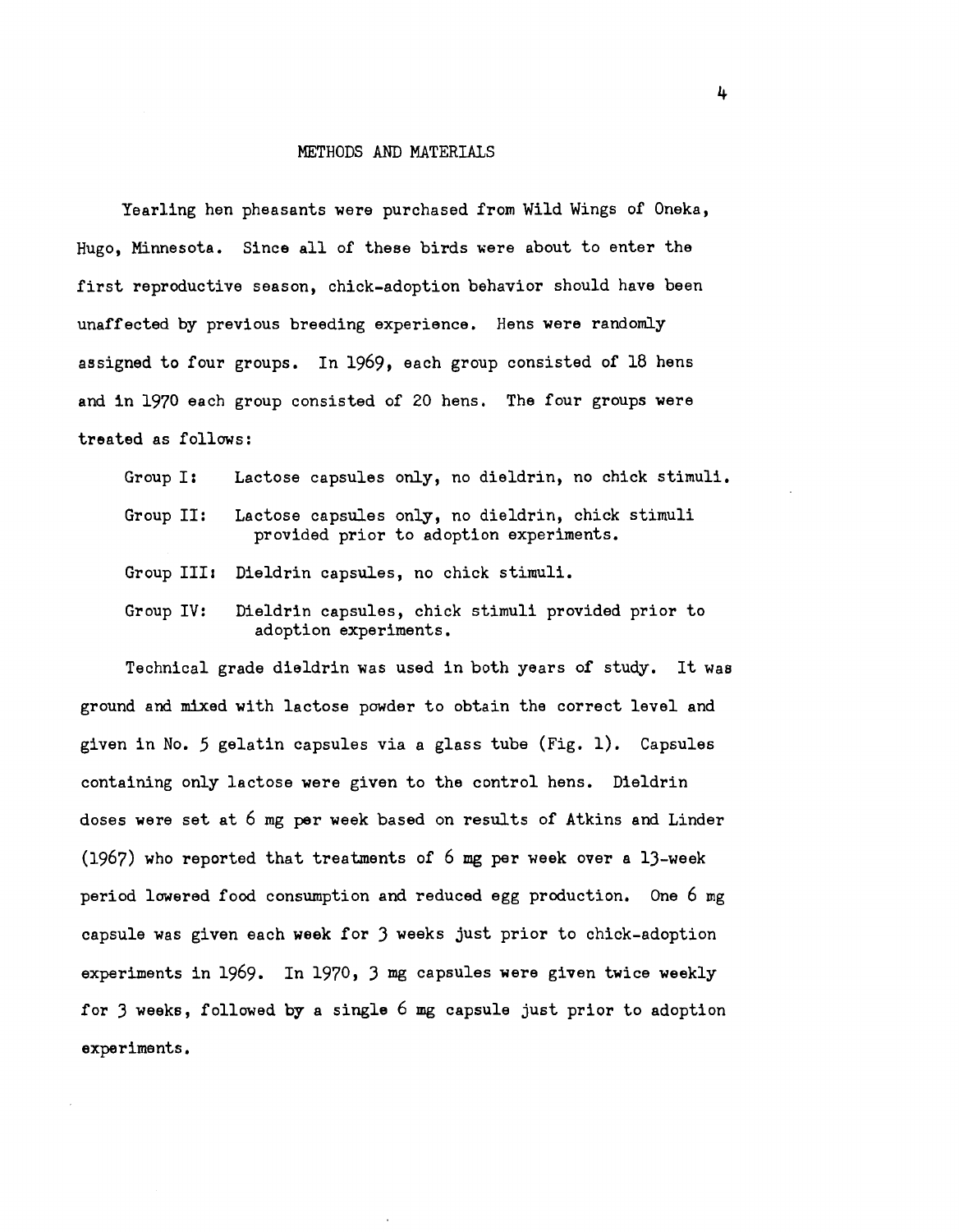Chick stimuli received by Groups II and IV prior to the adoption experiment consisted of sight and sound of 12 pheasant chicks housed in commercial battery brooders in full view of the hens (Fig. 2). In 1969, sound of chicks associated with Groups II and IV was audible to hens belonging to Groups I and III; therefore, only sight stimuli could be analyzed during the 1969 study. In 1970, sound of chicks for Groups II and IV was inaudible to hens from Groups I and III; hence, sight-and-sound stimuli were the variables which were analyzed during the 1970 study.

The duration of chick stimuli varied between years. In 1969, each of the four groups of hens was randomly divided into three subgroups which were exposed to chick stimuli for 8, 15, and 22 days. In 1970, Groups II and IV received chick stimuli for a period of 9 days, and Groups I and III received no chick stimuli.

Hens were housed in individual cages to reduce stress associated with the administration of capsules and to know which hens eventually laid eggs. Cages measured 12 x 18 inches at the base and 12 inches in height (Fig. 1). In 1969, hens were held in cages for periods of 88, 96, or 104 days, depending upon the duration of chick stimuli. In 1970, the length of the caged period was reduced to 58 days for all hens, and cages were equipped with stronger wire bottoms and raised 1 inch to aid in air circulation and drying of feces.

All birds were maintained on commercial pheasant rations formulated by Zip Feed Mills, Sioux Falls, South Dakota. Adult hens were given pheasant breeder ration in pellet form, and chicks and

*5*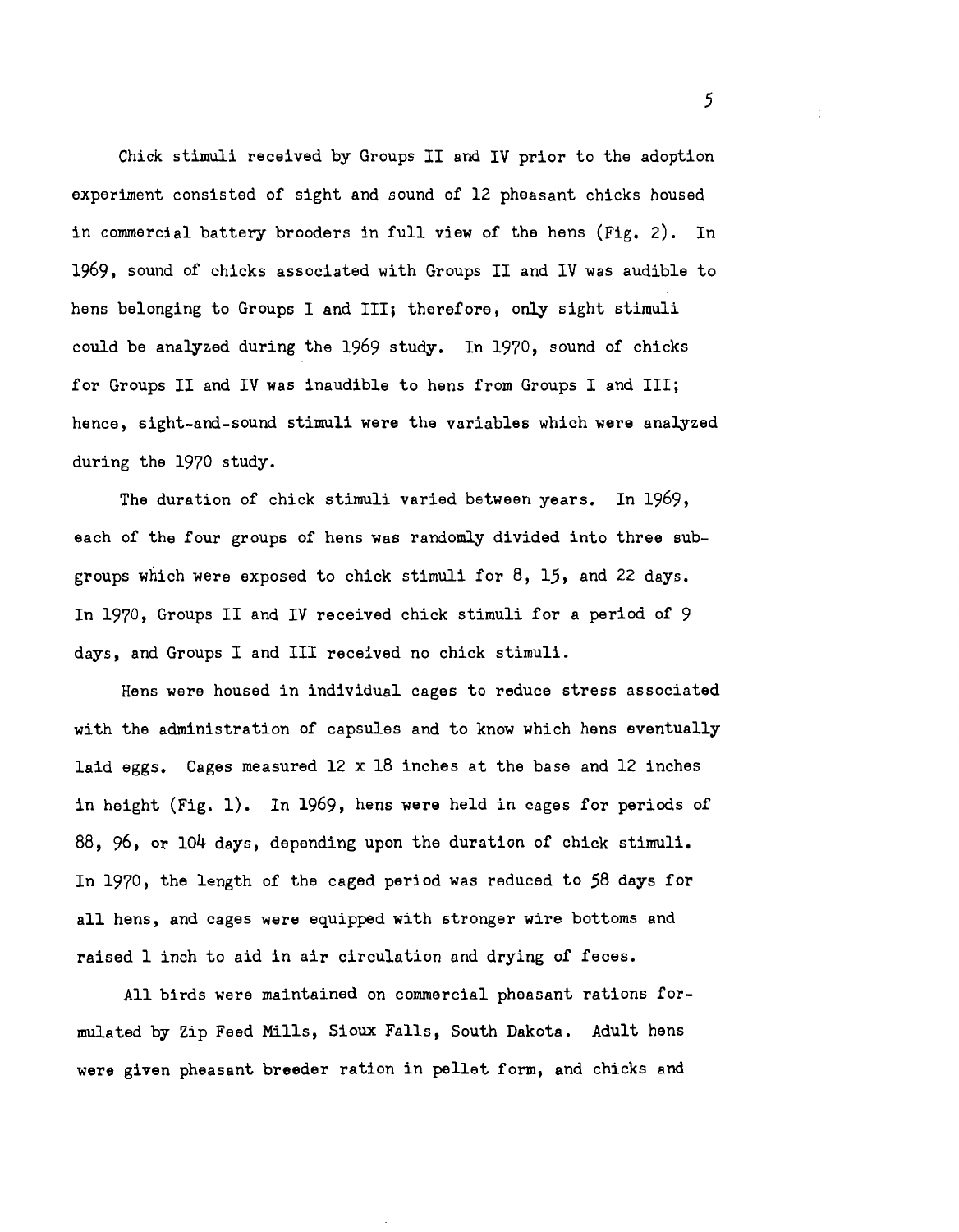

Fig. 1. Individual hen cages and method of administering capsules.



Fig. 2. Arrangement used to provide sight and sound stimuli from chicks prior to adoption experiments.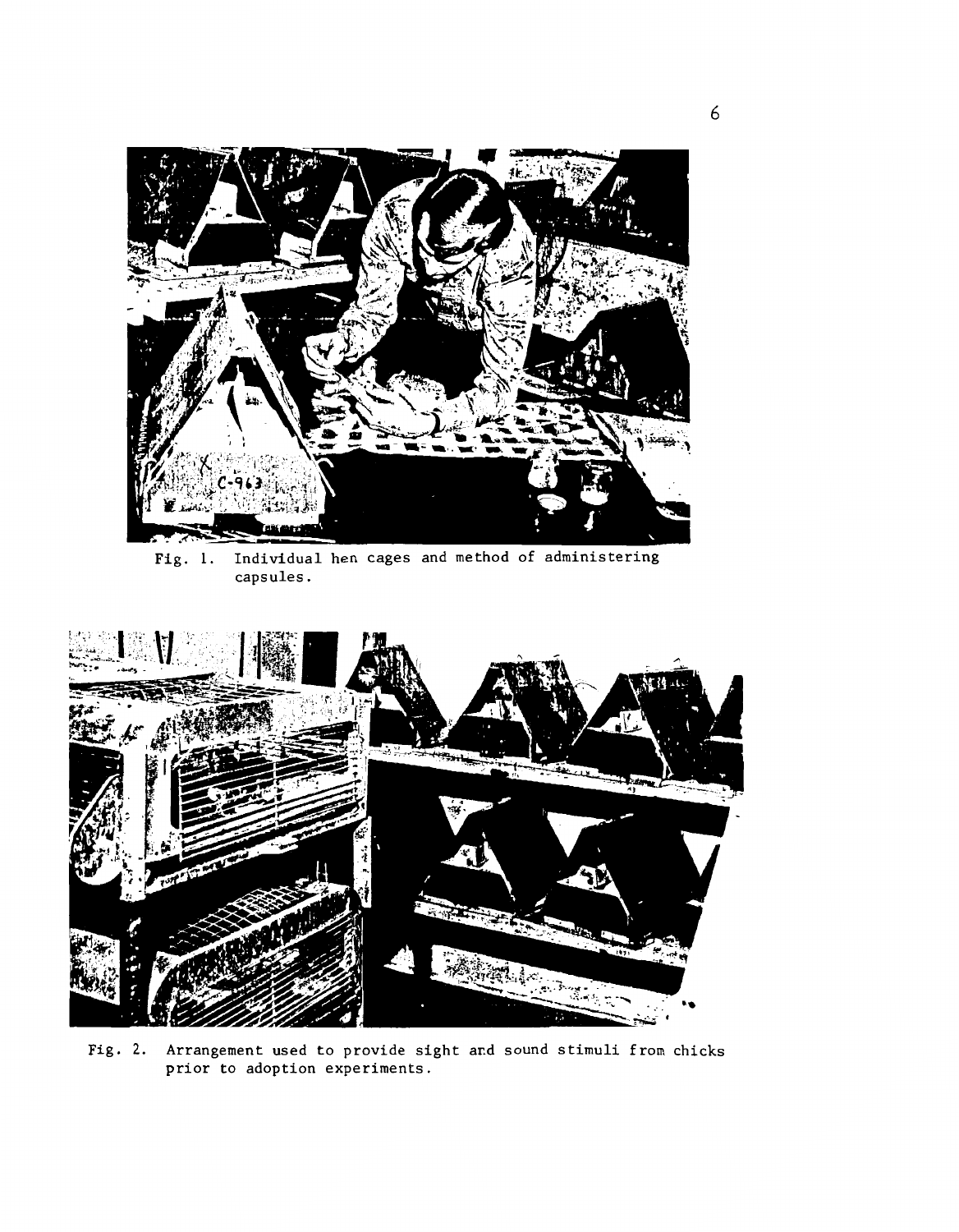hens were given chick starter ration during the adoption experiments.

It was thought that hens would be more receptive to adoption of chicks if they were in the reproductive cycle; accordingly, egg laying was induced by placing caged hens in darkened rooms and regulating photoperiod. A 12-hour light cycle was gradually increased to 16 hours while temperature was held near 72° Fahrenheit. Incandescent lamps used as the light source in 1969 were replaced by fluorescent lamps in 1970. Most hens in both years of the study began laying 1 month after the start of photoperiod regulation.

The adoption phase of the study was carried out after dieldrin or lactose capsules had been administered and chick stimuli had been provided to the respective groups of hens. Hens were transferred from the individual egg-collection cages to individual brooding cages (each 22 x 20 x 22 inches). Cages were completely enclosed with the exception of light and air holes provided by slots in the top and sides (Fig. J). Sufficient light was available so that both hen and chicks were able to see each other. The amount of light available inside the cage was similar to that used by Stanford (1952) in a study on chick adoption in bobwhite quail. Stanford stated that little or no adoption occurred in dark or dimly lit cages, and that once enough light was admitted so that birds were able to see each other, additional light had no further influence on adoption rates. A thick layer of straw lined the bottom of each cage and commercial chick starter and water were provided in plastic cups available to both hen and chicks.

7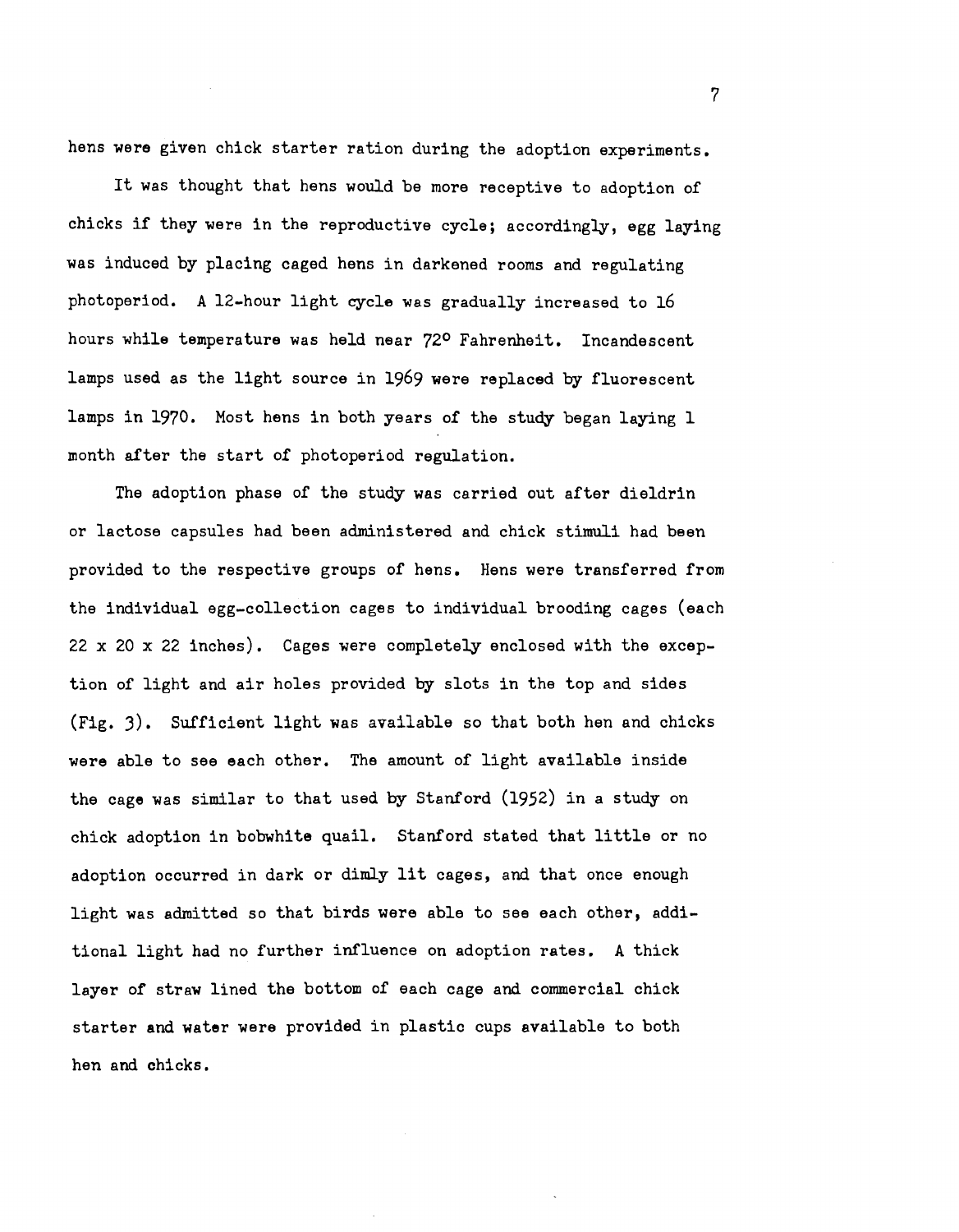In 1969, hens were given 2 days to adjust to the brooding cage before chick introduction and adoption tests began. In 1970, this period was reduced to 4 hours. Hens were observed with the aid of a red-lens flashlight (Fig. 3), and were checked for adoptive behavior 1 hour after initial introduction and as often as needed thereafter. Two 2-day old chicks (purchased from Wild Wings of Onaka, Hugo, Minnesota) were introduced to hens in the 1969 study. In 1970, two 1-day old chicks (purchased from South Dakota Pheasant Co., Canton, South Dakota) were introduced. In 1969, two chicks (4 days old) were introduced 2 days after the initial chicks were introduced. In 1970, two retrial chicks (2 days old) were introduced 1 day after the initial chicks were introduced. No chicks in the adoption study were introduced to more than one hen. A temperature near 72° F was maintained in an attempt to force chicks to the hen for warmth, and  $4$  days were allowed for adoption experiments in both years of the study.

Criteria relied upon as evidence that hens had adopted chicks included the following:

- 1. Hen holding body feathers fluffed and wings loosely at the sides.
- 2. Chicks distributed in and among the body feathers and under the wings, occasionally peeking out, but burrowing under the feathers for warmth; hens permitting this shuffling and burrowing with little movement (Fig. 4).

Hens which did not adopt or brood chicks were classified in one of the following three groups:

- 1. Hens which killed chicks by pecking.
- 2. Hens which adopted and killed chicks.
- 3. Hens which neither adopted nor killed chicks.

8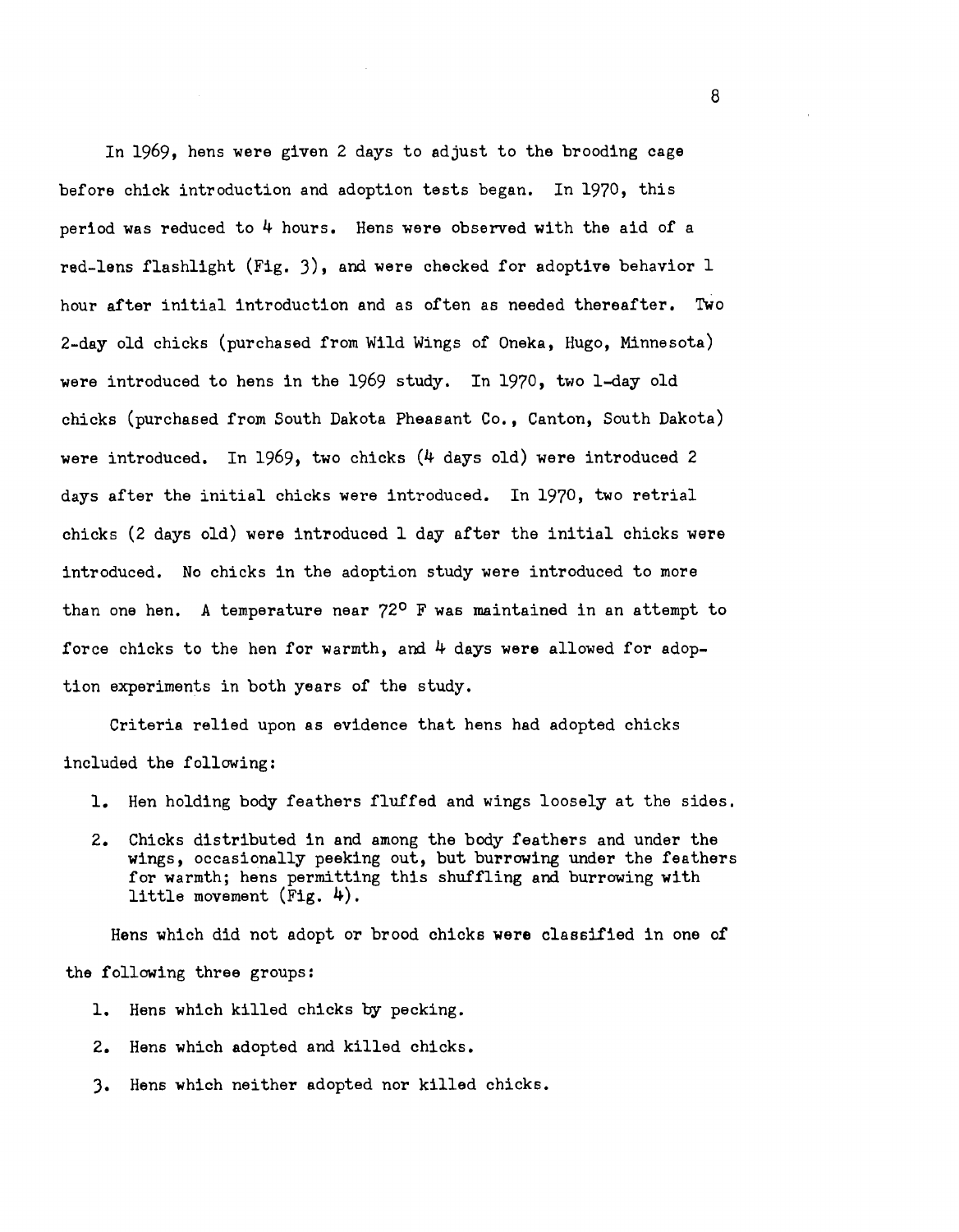

Fig. 3. Hens were observed during adoption experiments with a red-lens flashlight.



Fig. 4. Many hens accepted and brooded introduced chicks.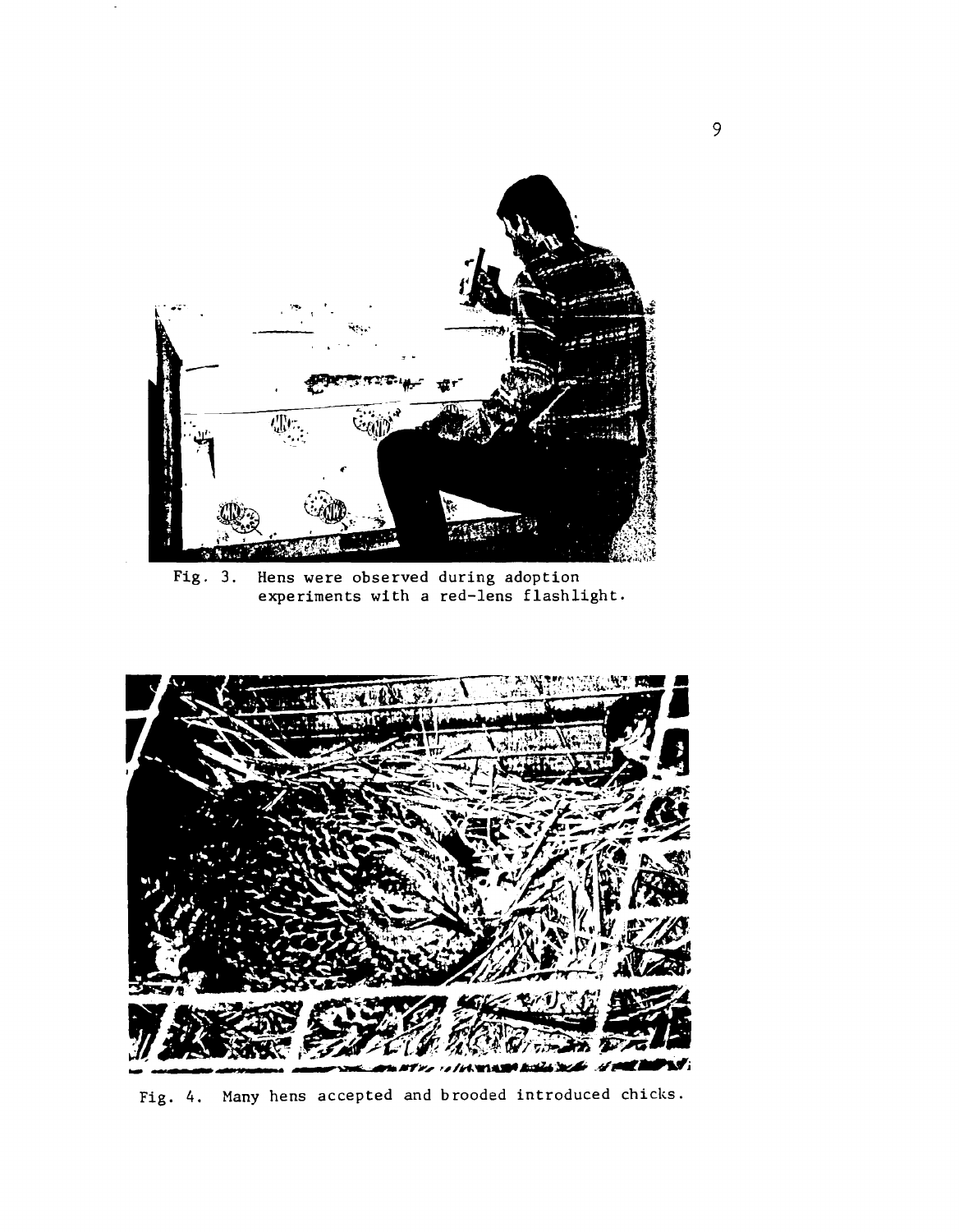#### RESULTS AND DISCUSSION

Behavior of Hens with Chicks

## 1. Observations on adoption behavior of hens.

Most hens, when introduced into brooding cages, constructed nests and laid eggs. In general, my observations indicate that hens in which nesting behavior was more strongly developed were those which usually neither adopted nor killed chicks when tested for adoptive behavior. Some hens which exhibited weak attachment to chicks both brooded and sat on eggs. The broodiest hens were generally those in which the urge to nest was weaker. Even hens which strongly adopted would become excitable when disturbed. Hens which weakly adopted chicks were noted as being more nervous than those which strongly adopted. Hens which did not adopt chicks showed the most excitable behavior as they ran around the periphery of the cage or flew into the cage top when disturbed. Numerous chicks were accidently injured or killed by this behavior.

During stimuli periods prior to adoption, hens in Groups II and IV were calm, clucked softly, and usually watched the chicks (Fig. 2). Hens in Groups I and III were seldom heard clucking and were notably more nervous than hens in the chick-stimuli groups. However, hens receiving chick stimuli did not display any difference in adoption from hens in the non-stimuli groups (Tables land 2).

Soft clucking by the adopting hen was often noted, but numerous hens which did not adopt often called in this manner. This observation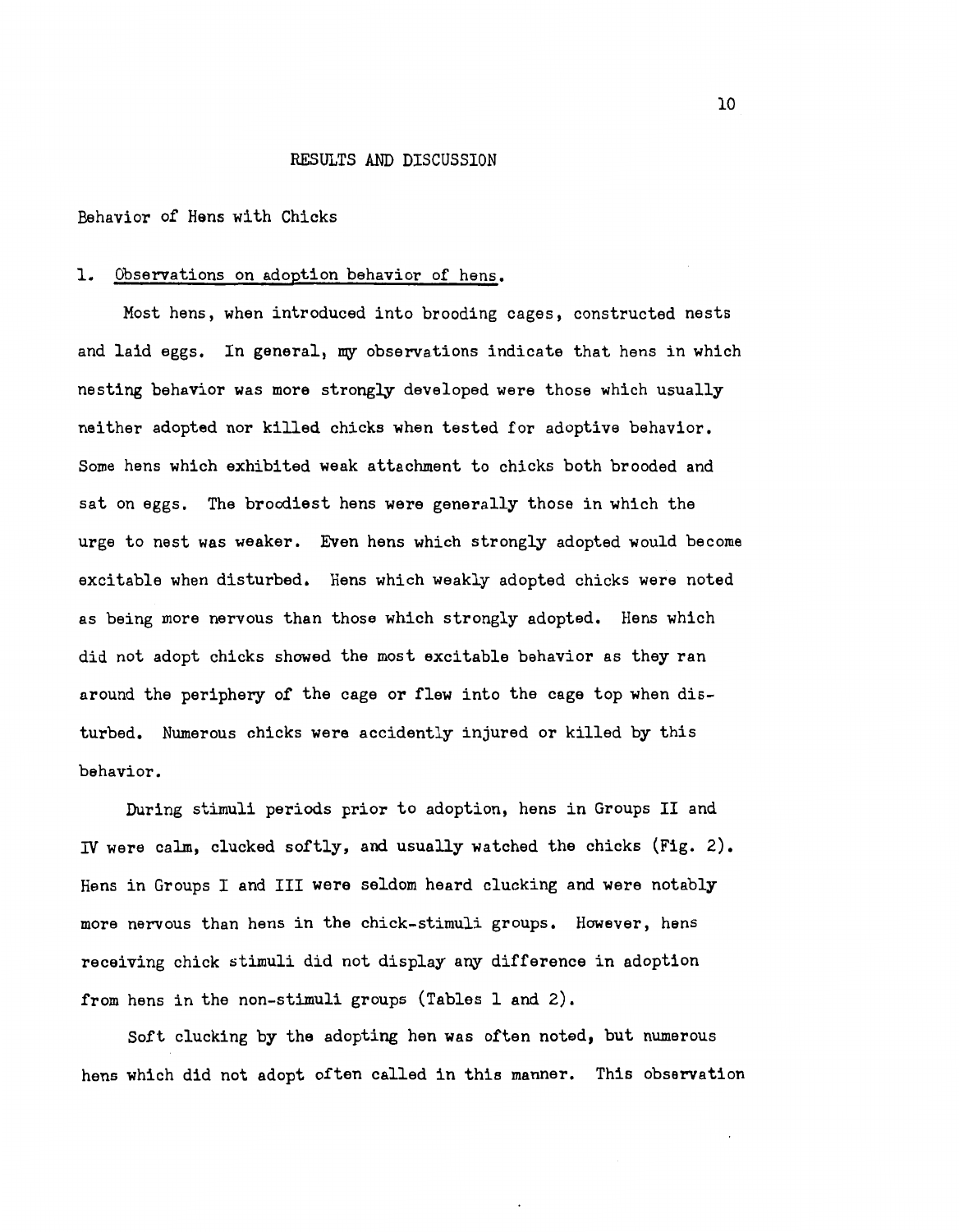|                 |                  |                      | Number of Hens   |                    |                    |                                       |                                        |  |  |  |
|-----------------|------------------|----------------------|------------------|--------------------|--------------------|---------------------------------------|----------------------------------------|--|--|--|
| Hen<br>Group    | Chick<br>Stimuli | Length of<br>Stimuli | Tested           | Adopting<br>Chicks | Killing            | Adopting and<br>Chicks Killing Chicks | Neither Adopting<br>nor Killing Chicks |  |  |  |
|                 |                  | 8 days               | 6                | 4                  | ı                  | 0                                     | ı                                      |  |  |  |
| т<br>(control)  | sound            | 15 days              | $5^{\mathrm{a}}$ | $\mathbf{z}$       | ı                  |                                       | ı                                      |  |  |  |
|                 |                  | 22 days              | 5                |                    | $\mathbf{2}$       | 0                                     | $\overline{c}$                         |  |  |  |
|                 |                  | Group total          | 16               | $\overline{7}$     | 4                  |                                       | 4                                      |  |  |  |
|                 |                  | 8 days               | 4                |                    | $\pmb{\mathsf{O}}$ | ı                                     | 2                                      |  |  |  |
| II<br>(control) | sight<br>and     | 15 days              | 6                | 3                  | 3                  | 0                                     | 0                                      |  |  |  |
|                 | sound            | 22 days              | 6                | 2                  | $\mathbf{z}$       | 0                                     | 2                                      |  |  |  |
|                 |                  | Group total          | 16               | 6                  | 5                  | ı                                     | 4                                      |  |  |  |

Table l. Results of chick adoption experiments, 1969

 $\cdot$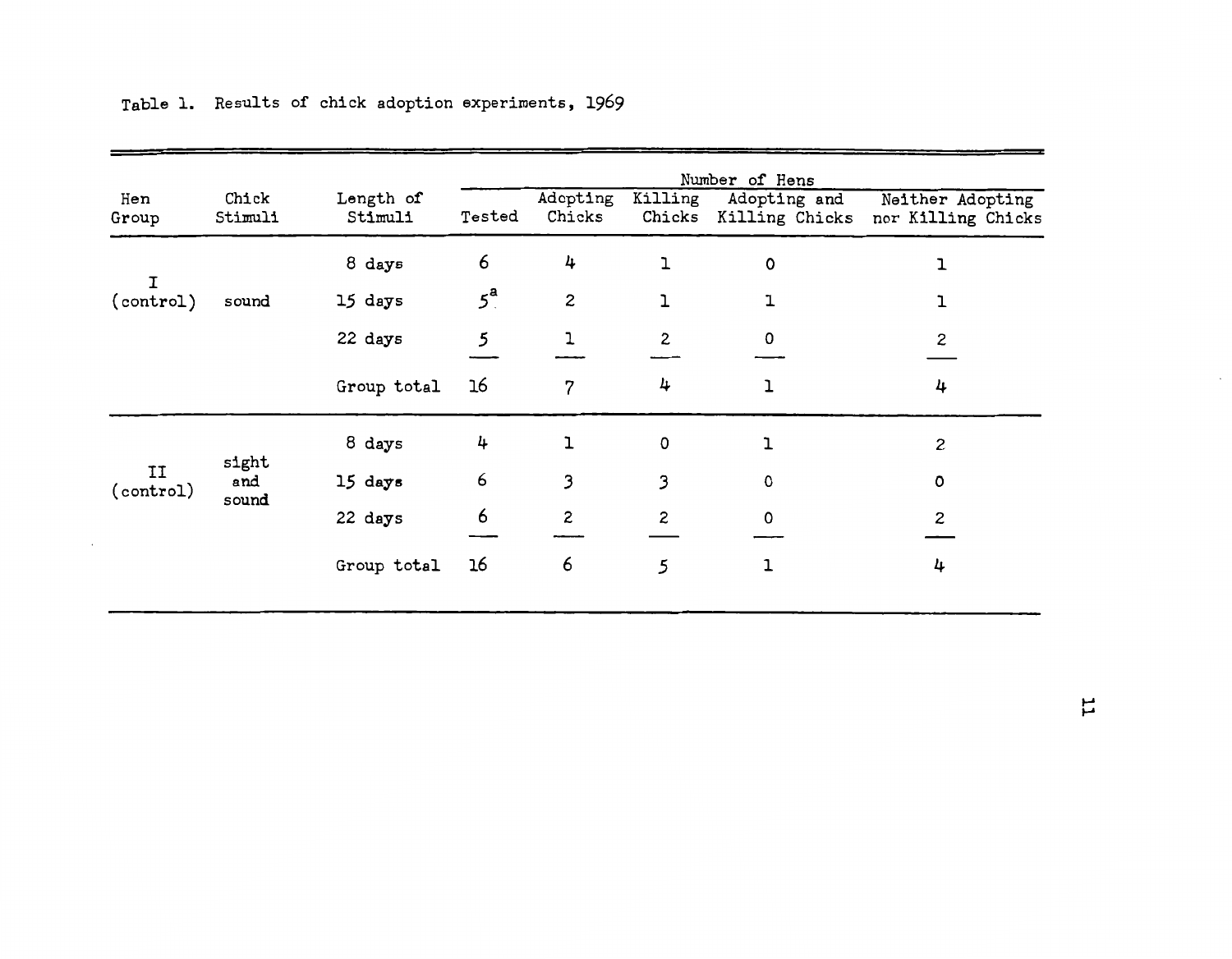|              | Number of Hens        |  |                      |                 |                    |                   |                                |                                        |
|--------------|-----------------------|--|----------------------|-----------------|--------------------|-------------------|--------------------------------|----------------------------------------|
| Hen<br>Group | Chick<br>Stimuli      |  | Length of<br>Stimuli | Tested          | Adopting<br>Chicks | Killing<br>Chicks | Adopting and<br>Killing Chicks | Neither Adopting<br>nor Killing Chicks |
|              |                       |  | 8 days               | 5               | $\mathbf{z}$       | $\mathbf{2}$      | ı                              | 0                                      |
| III          | sound                 |  | 15 days              | 6               | $\mathbf{z}$       | 4                 | $\Omega$                       | 0                                      |
| (dieldrin)   |                       |  | 22 days              | 6               | 0                  | 5                 | 0                              |                                        |
|              |                       |  | Group total          | 17 <sup>2</sup> | 4                  | 11                | $\mathbf{L}$                   | $\mathbf{1}$                           |
|              | sight<br>and<br>sound |  | 8 days               | 5               | $\mathbf{z}$       | ı                 | $\mathbf 0$                    | 2                                      |
| IV           |                       |  | 15 days              | 6               | $\mathbf{z}$       | 3                 | $\mathbf{I}$                   | $\circ$                                |
| (dieldrin)   |                       |  | 22 days              | 5               | 3                  | ı                 | 0                              |                                        |
|              |                       |  | Group total          | 16              | $\overline{7}$     | $\mathfrak{h}$    | $\mathbf{I}$                   | 3                                      |
|              |                       |  | Grand total          | 65              | 24                 | 25                | 4                              | 12                                     |

Mortality occurred in sub-groups with less than 6 hens tested.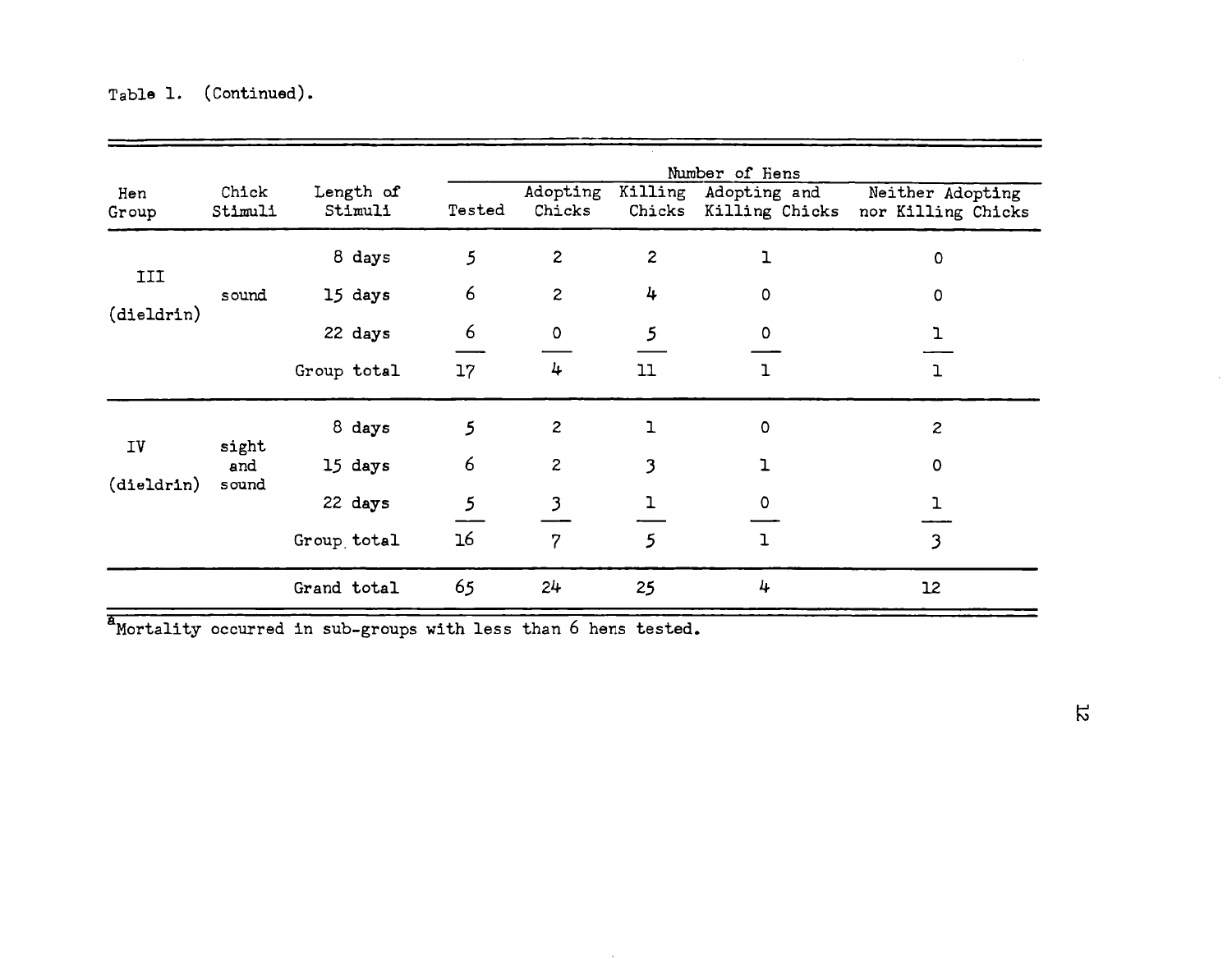| Hen<br>Group      | Chick<br>Stimuli      | Length of<br>Stimuli | Tested          | Adopting<br>Chicks | Killing<br>Chicks | Adopting and<br>Killing Chicks | Neither Adopting<br>nor Killing Chicks |
|-------------------|-----------------------|----------------------|-----------------|--------------------|-------------------|--------------------------------|----------------------------------------|
| I<br>(control)    | none                  | 9 days               | 19 <sup>a</sup> | $\overline{7}$     | $\overline{7}$    | 4                              | ı                                      |
| II<br>(control)   | sight<br>and<br>sound | 9 days               | 19              | 9                  | 4                 | 3                              | 3                                      |
| III<br>(dieldrin) | none                  | 9 days               | 19              | 12                 | 4                 | 0                              | 3                                      |
| IV<br>(dieldrin)  | sight<br>and<br>sound | 9 days               | 19              | 9                  | 5                 | 4                              | ı                                      |
|                   | Grand total           |                      | 76              | 37                 | 20                | 11                             | 8                                      |

Table 2. Results of chick adoption experiments, 1970

a One hen died in each assigned group of 20.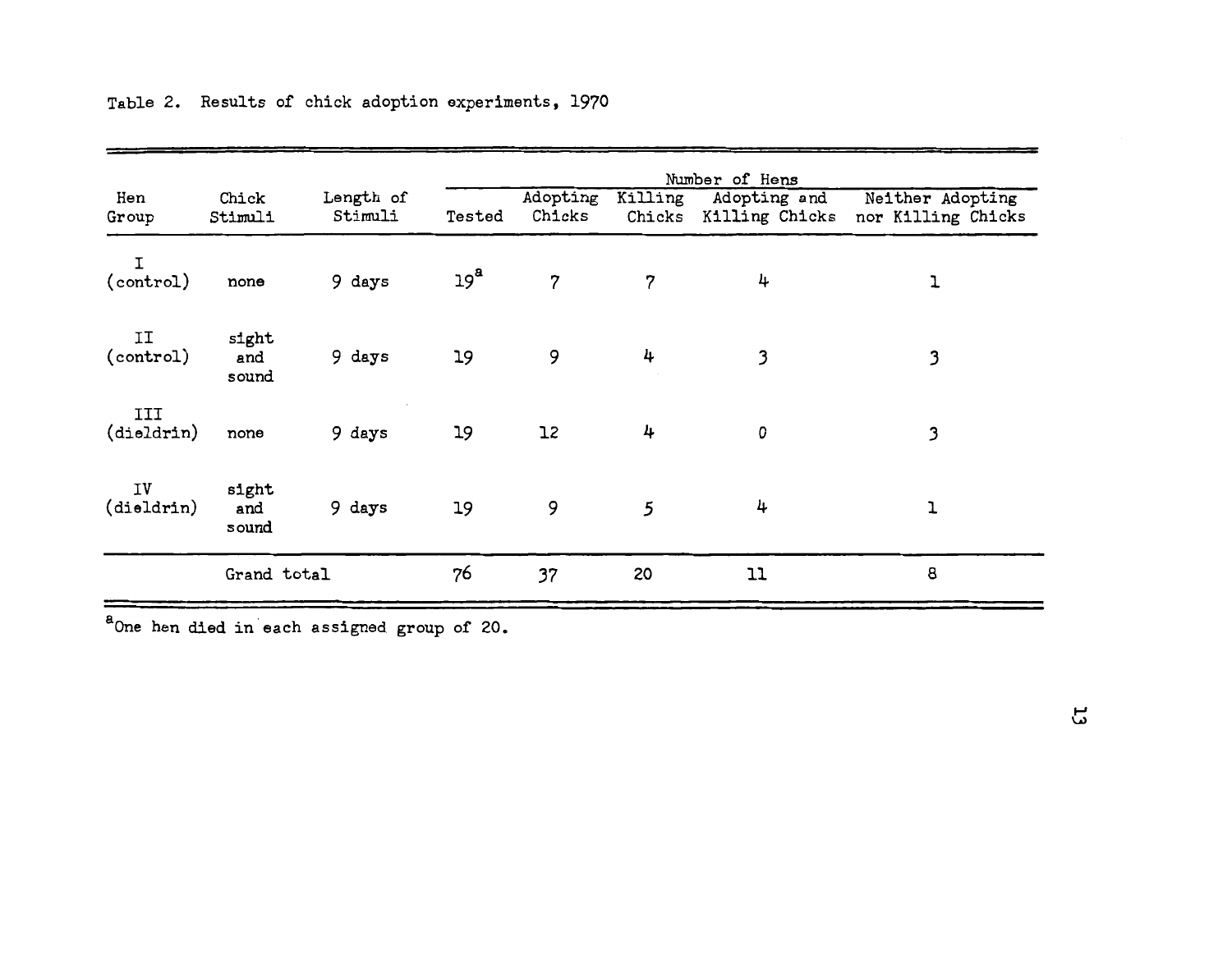was consistent with a study by Nelson (1963), who also noted no relationship between clucking and broody behavior toward chicks. Clucking was therefore disregarded as an adoption criteria.

Stanford (1952) observed that bobwhite usually adopted chicks within 4 hours. In my study, it was observed that most adoption by pheasant hens occurred  $12$  to  $24$  hours after chick introduction. Hens displaying the strongest adoptive behavior nearly always adopted early in the experiment. If the hen adopted the initial chicks, she nearly always adopted the retrial chicks. However, of *65* hens (1969 and 1970) which did not adopt chicks initially, 12 adopted retrial chicks.

### 2. Hens adopting chicks.

Twenty-four hens (37 percent) of 65 tested for chick adoption in 1969 adopted chicks (Table 1). In the 1970 study, 37 hens (49 percent) of 76 tested for chick adoption adopted chicks (Table 2). Crispens (1956) found that 64 percent of 112 pen-reared pheasant hens adopted chicks, while the adoption rate observed by Nelson (1963) was only 10 percent of 48 pen-reared hens. In both Crispens' and Nelson's study, hens were injected with prolactin prior to adoption experiments, hence study conditions were basically different from mine. Crispens also stated that 10 of 11 wild hens tested in his study became broody and adopted orphan chicks.

Linder (1964) stated that a hen will abandon her clutch to adopt chicks, and this might be a factor in population regulation. In his field studies in Nebraska, he found that 9 wild hens out of 11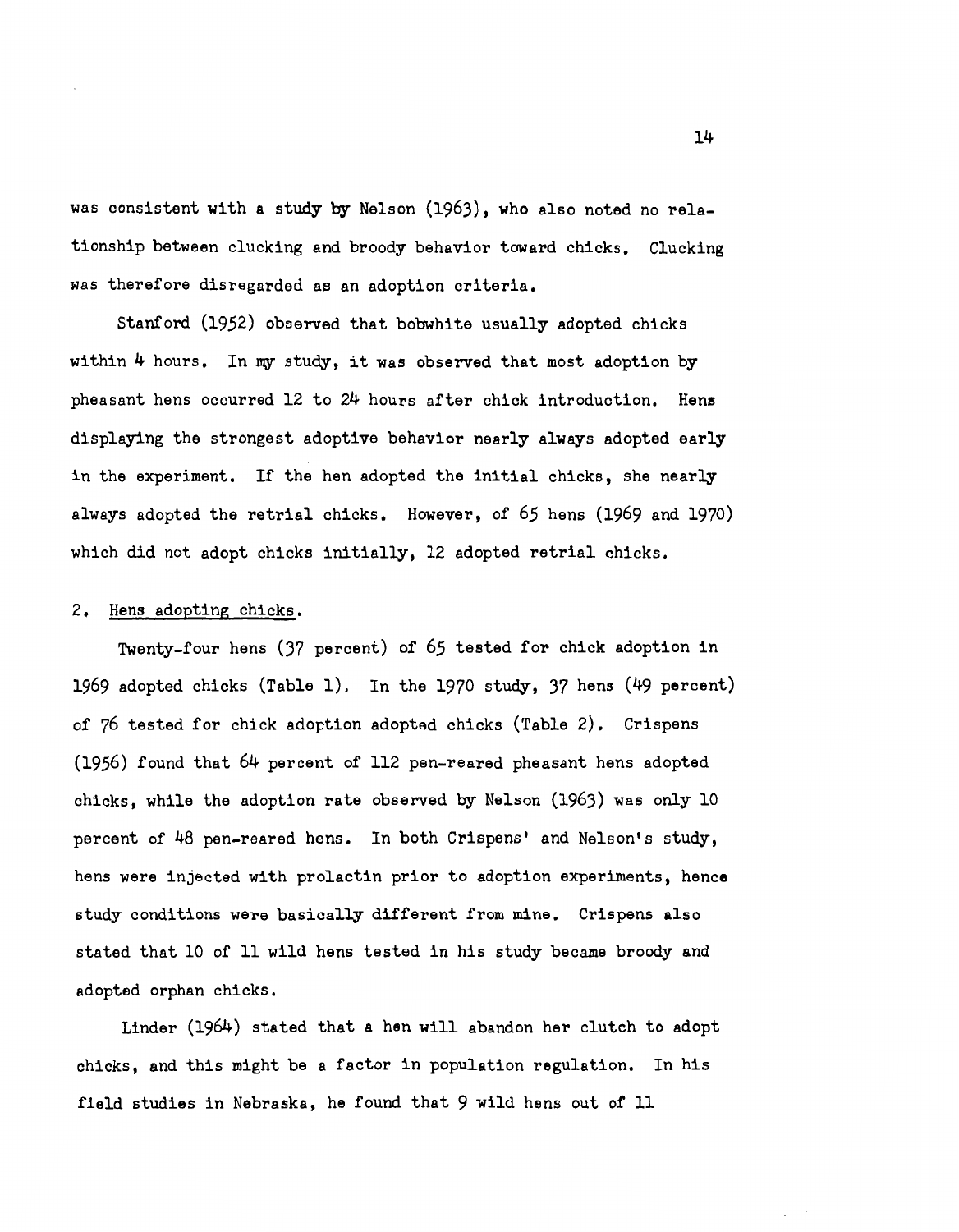abandoned their clutches when chicks were placed in full association with the hen. He believed that wild hen pheasants display weak family bonds and he often observed mixed age-groups of chicks in broods. Because *of* the weak family bond, orphan chicks or chicks with a hen might serve as stimuli for a hen to abandon her clutch.

Full association of chicks and hens in this study came only during actual adoption experiments. Though my results are difficult to relate to the wild, about *50* percent *of* the experimental hens did in fact adopt chicks. This indicates that wild hen pheasants might adopt chicks and abandon their clutch depending upon the conditions prevailing at that particular time. However, it is not known how often the necessary stimuli occur among wild nesting hens.

The phase of the reproductive cycle seemed to have no effect on chick adoption. In 1969, 7 (10 percent) of the *65* hens tested for adoption laid no eggs. Absence of egg laying had no effect on adoption as 4 of 7 non-laying hens adopted chicks; this is a higher percentage of adoption than found among all hens. Only 3 (4 percent) of the 76 hens laid no eggs in 1970, and 2 of these 3 hens adopted chicks.

## J. Hens killing chicks.

Hens which killed chicks by pecking usually killed them early in the adoption experiment, and almost immediately upon retrial. Twentyfive (38 percent) of *65* hens tested for chick adoption in 1969 killed chicks (Table 1). In the 1970 study, only 22 (26 percent) of 76 hens tested for chick adoption killed chicks (Table 2). Crispens (letter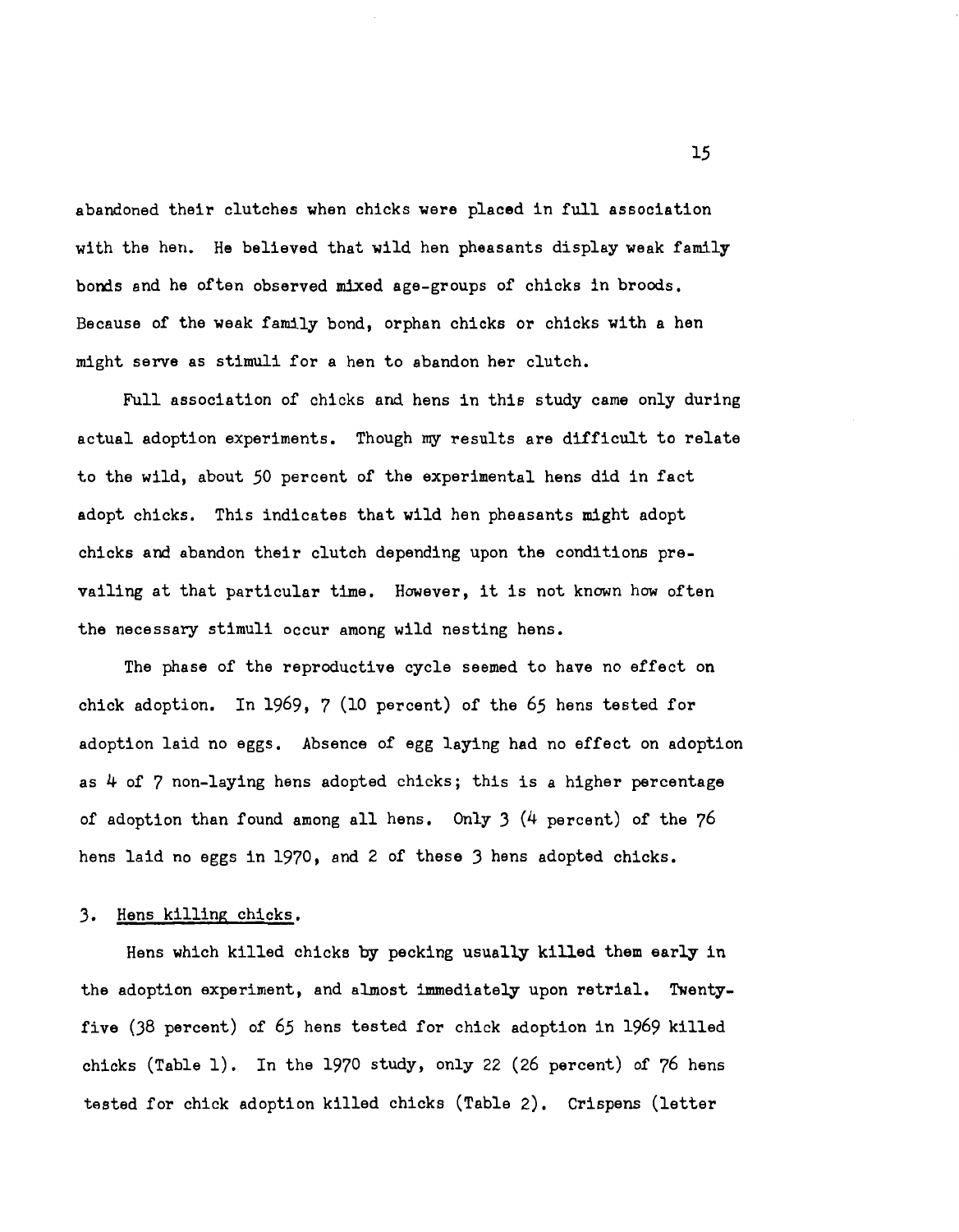to R. E. Thill, Aug. 28, 1968) stated that approximately 30 percent of the pheasants tested in his adoption study employing prolactin killed chicks.

## 4. Hens adopting and killing chicks.

In the 1969 study, only 4 (6 percent) of *65* hens adopted and killed chicks (Table 1). In 1970, 11 (14 percent) of 76 hens displayed this behavior (Table 2). Hens in this classification usually killed one or more of the initial chicks which were introduced and usually only weakly adopted the other chicks.

## *5,* Hens neither adopting nor killing chicks.

In 1969, 12 (18 percent) of *65* hens tested for chick adoption neither adopted nor killed chicks (Table 1). In 1970, 8 (11 percent) of 76 hens displayed this behavior (Table 2). Hens in this classification disregarded chicks or accidently killed chicks by stepping or sitting on them, These hens were easily disturbed even though they built nests and laid eggs.

## Effects of Dieldrin

The level of dieldrin administered to adult hens in both years of the study was sublethal. In 1969, 11 dieldrin-treated hens adopted chicks as compared to 13 controls (Table 1). However, the number of dieldrin hens killing chicks was nearly twice that of controls. Sixteen dieldrin-treated hens killed chicks as compared to nine controls. Chi-square analysis showed no significant difference (P>0,05) in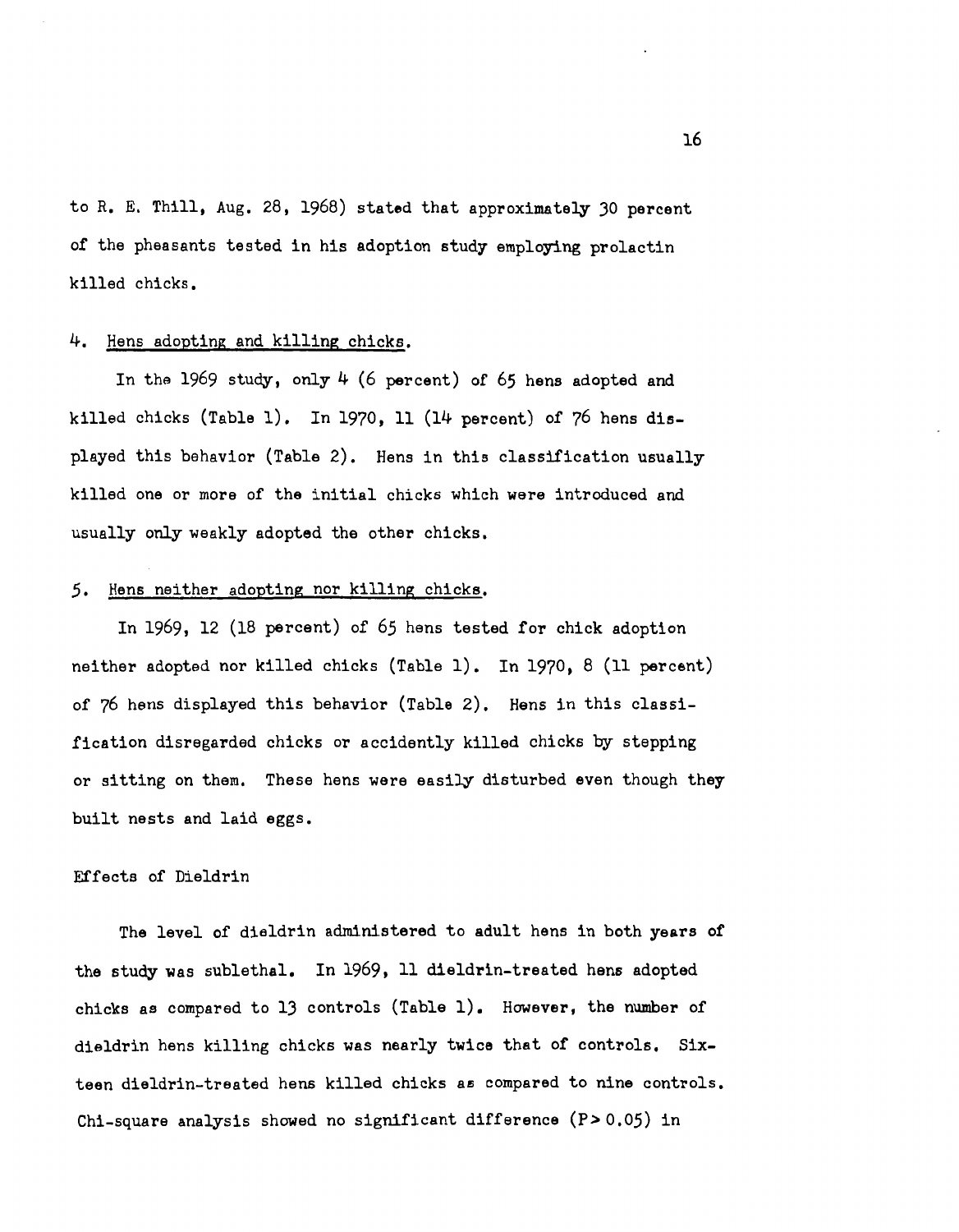adoption or any of the criteria tested.

Chi-square analysis of the effect of dieldrin on hens in the 19?0 study also showed no significant differences (P>0.05) in any *of* the criteria tested. Twenty-one dieldrin-treated hens adopted chicks as compared to 16 controls (Table 2). Nine dieldrin-treated hens killed chicks as compared to 11 controls. In the 19?0 study, more dieldrintreated hens (21) adopted chicks than controls (16) and fewer dieldrintreated hens (9) killed chicks than controls (11).

## Effects of Chick Stimuli

In 1969, differences in duration of chick stimuli were tested by providing 8, 15, and 22 days of stimuli to one-third of each of the four groups of hens. Nine hens adopted chicks in both the 8- and 15 day subgroups and 6 hens adopted chicks in the 22-day subgroup (Table 1). Eleven hens killed chicks in the 15-day subgroup and 10 hens killed chicks in the 22-day subgroup. However, only 4 hens killed chicks in the 8-day subgroup. Chi-square analysis revealed no significant difference  $(P>0.05)$  between treatments.

In 1969, Groups I and III received sound stimuli from chicks used to provide sight-and-sound stimuli to Groups II and IV. Sound stimuli results (Groups I and III) were similar to those from sight-and-sound stimuli (Groups II and IV). Eleven hens in the sound-stimuli groups adopted chicks as compared with lJ hens in the sight-and-sound stimuli groups (Table 1). Fifteen hens receiving sound stimuli killed chicks as compared to 10 hens receiving sight-and-sound stimuli. Chi-square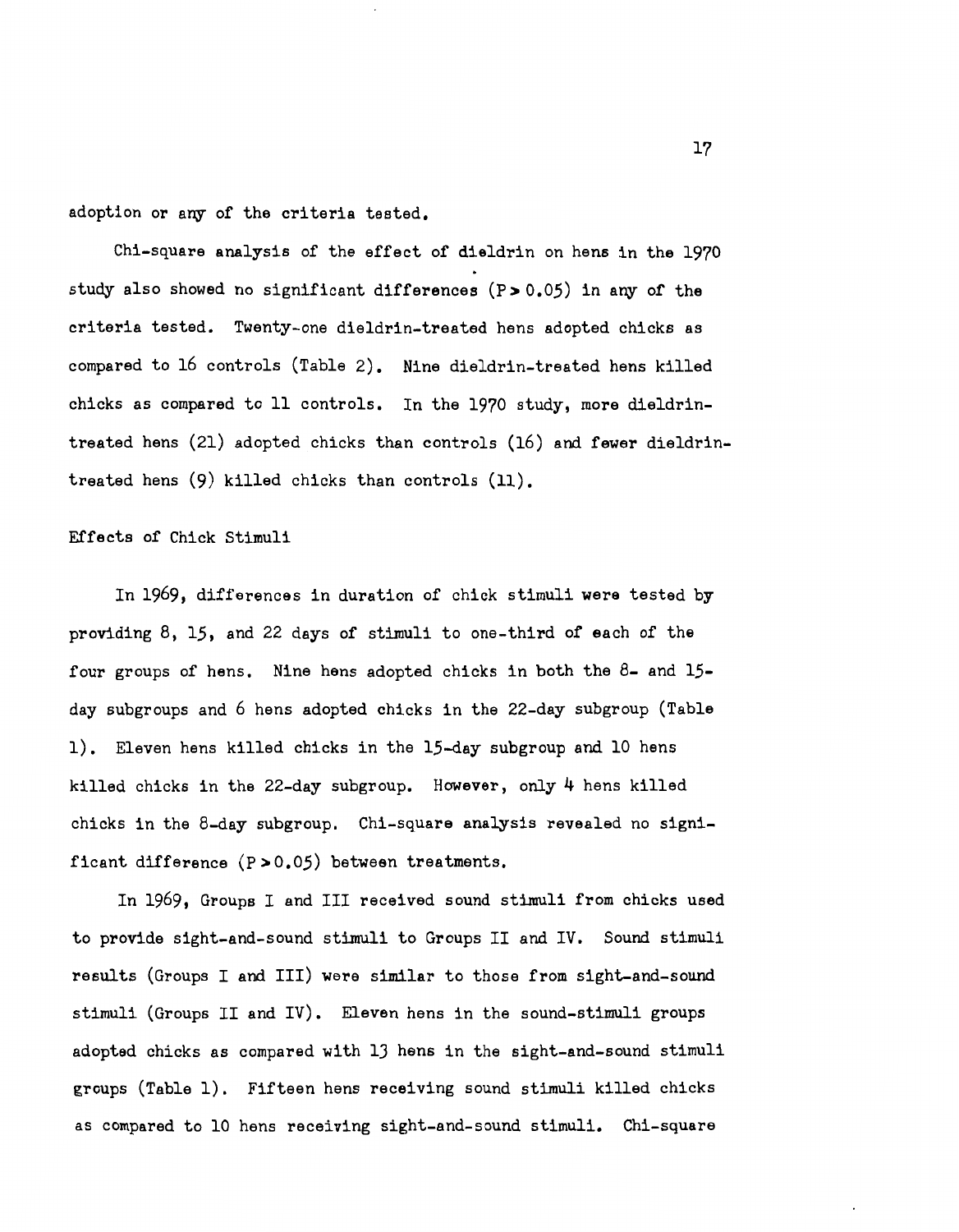analysis of these data showed no significant difference  $(P>0.05)$ between the two treatments for any of the criteria tested, Linder (1964:30) in his field studies in Nebraska stated that "In no instance did a hen abandon or was there any reaction noted to the sound of chicks,"

In the 1970 study, sight-and-sound chick stimuli were provided over a 9-day period for Groups II and IV and no chick stimuli were provided for hen Groups I and III. Eighteen hens from Groups II and IV adopted chicks and 9 hens in these groups killed chicks (Table 2). Nineteen hens from Groups I and III adopted chicks and 11 hens in these groups killed chicks. Chi-square analysis showed no significant difference (P>0.05) between treatments for any of the criteria tested. Linder (1964:39) stated that "From field observations there is evidence that sight and sound may offer sufficient stimuli to alter behavior of the incubating hen." However, sight-and-sound chick stimuli under the conditions of the 1970 study showed no effect on the adoptive behavior of the hens.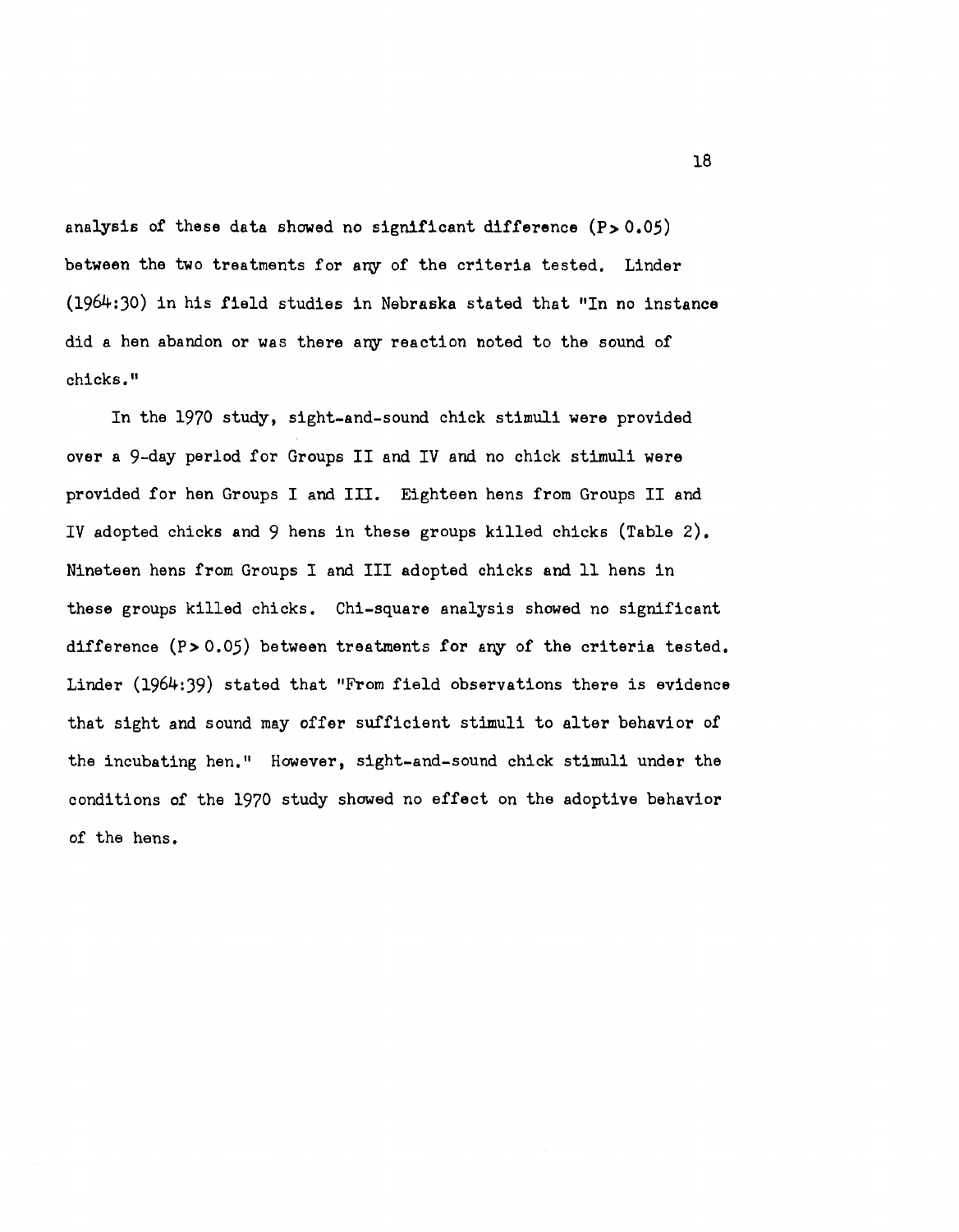### CONCLUSIONS

From one-third to one-half of the pheasant hens tested for adoptive behavior under penned conditions adopted and brooded orphan chicks. From one-fourth to one-third of the hens tested killed chicks by pecking. Some hens both adopted and killed chicks (6 to 14 percent), while others neither adopted nor killed chicks (10 to 18 percent).

The significance of this study is in demonstrating that nonincubating pheasant hens under penned conditions will adopt orphan chicks. Although results may not be directly applicable to the wild, it seems reasonable to believe wild hens might also adopt chicks and abandon their clutches under certain conditions, and that this might conceivably operate as a form of population regulation as hypothesized by Linder and Agee (1965).

Chi-square analyses showed that chick stimuli consisting of combinations of sight and sound had no significant effect  $(P>0.05)$  on adoptive behavior. Under the condition of this study sublethal doses of dieldrin had no observable effect on chick adoption. Hens receiving dieldrin in this study received it only over a 3-week period and were given unlimited food and water. In contrast wild hens would receive insecticides over a long period of time, and the stress involved in winter survival and spring reproduction might conceivably bring about some change in behavior.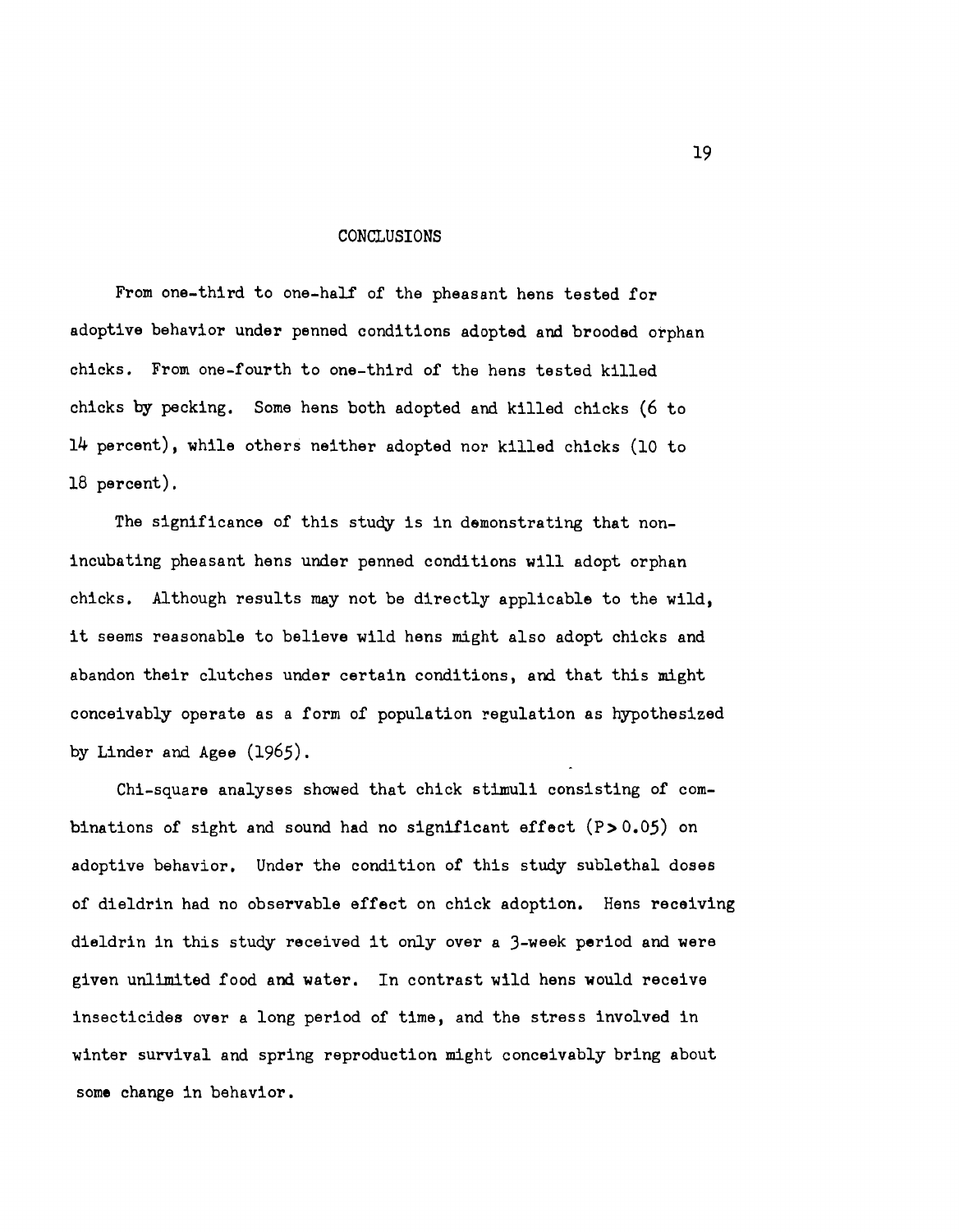Any further studies on chick adoption by pheasant hens should be conducted under penned-field conditions. If insecticides or stimuli are tested, they should be tested under field conditions in a manner as closely approximating wild conditions as possible.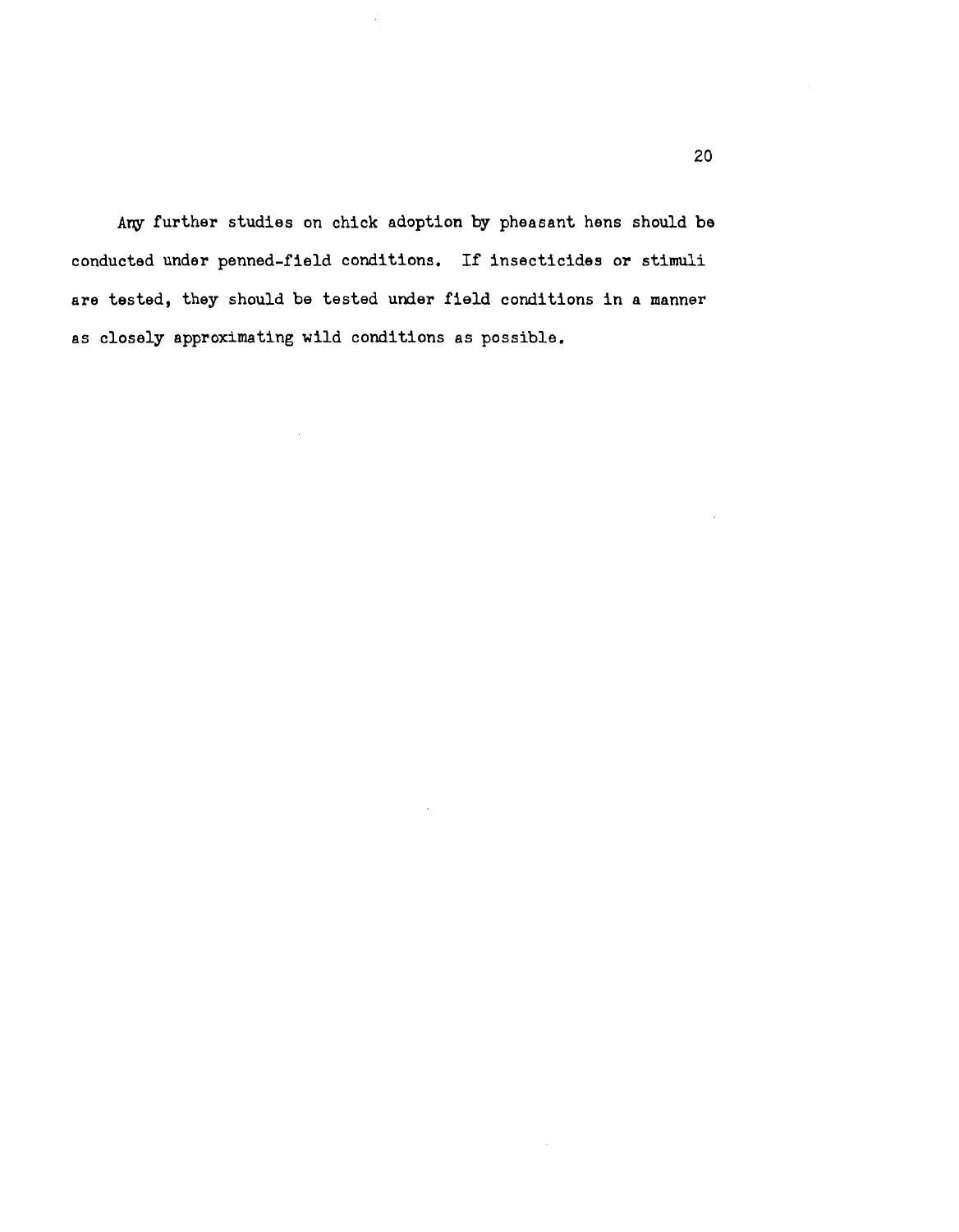### LITERATURE CITED

- Atkins, T. D. and R. L. Linder. 1967. Effects of dieldrin on reproduction of penned hen pheasants. J. Wildl. Mgmt.  $31(4)$ : 746-753.
- Azevedo, J. A., Jr., E. G. Hunt, and L. A. Woods, Jr. 1965. Physiological effects of DDT on pheasants. Calif. Fish and Game.  $51(4):276-293$ .
- Baxter, W. L., R. L. Linder, and R. B. Dahlgren. 1969. Dieldrin effects in two generations of penned hen pheasants. J. Wildl. Mgmt. 33(1):96-102.
- Breitenbach, R. P. and R. K. Meyer. 1959. Pituitary prolactin levels in laying, incubating and brooding pheasants (Phasianus colchicus). Proc. Soc. Exp. Biol. and Med. 101:16-19.
- Burrows, W. H. and T. C. Byerly. 1938. The effect of certain groups of environmental factors upon the expression of broodiness. Poultry Sci. 17:324-JJO.
- Crispens, C. G. Jr. 1956. Prolactin: An evaluation of its use in ring-necked pheasant propagation. J. Wildl. Mgmt. 20(4):453- 455.
- Dahlgren, R. B. 1970. Effects of polychlorinated biphenyls on reproduction of penned pheasants. Paper presented at Fifteenth Annual Conf., Central Mtn. Plains Sec., The Wildl. Soc., Pingree Park, Colorado. (Abstract, in press.)
- Dahlgren, R. B., R. L. Linder, and K. K. Ortman. 1970. Dieldrin effects on susceptibility of penned pheasants to hand capture. J. Wildl. Mgmt. 34(4):957-959.
- DeWitt, J. B. 1956. Chronic toxicity to quail and pheasants of some chlorinated insecticides. J. Agr. and Food Chem. 4(10):863-866.
- Genelley, R. E., and R. L. Rudd. 1956. Chronic toxicity of DDT. toxaphene, and dieldrin to ring-necked pheasants. Calif. Fish and Game. 42:5-14.
- Goodale, H. D. 1916. Notes of the behavior of capon when brooding chicks. J. Animal Behav. 6:Jl9-J24.